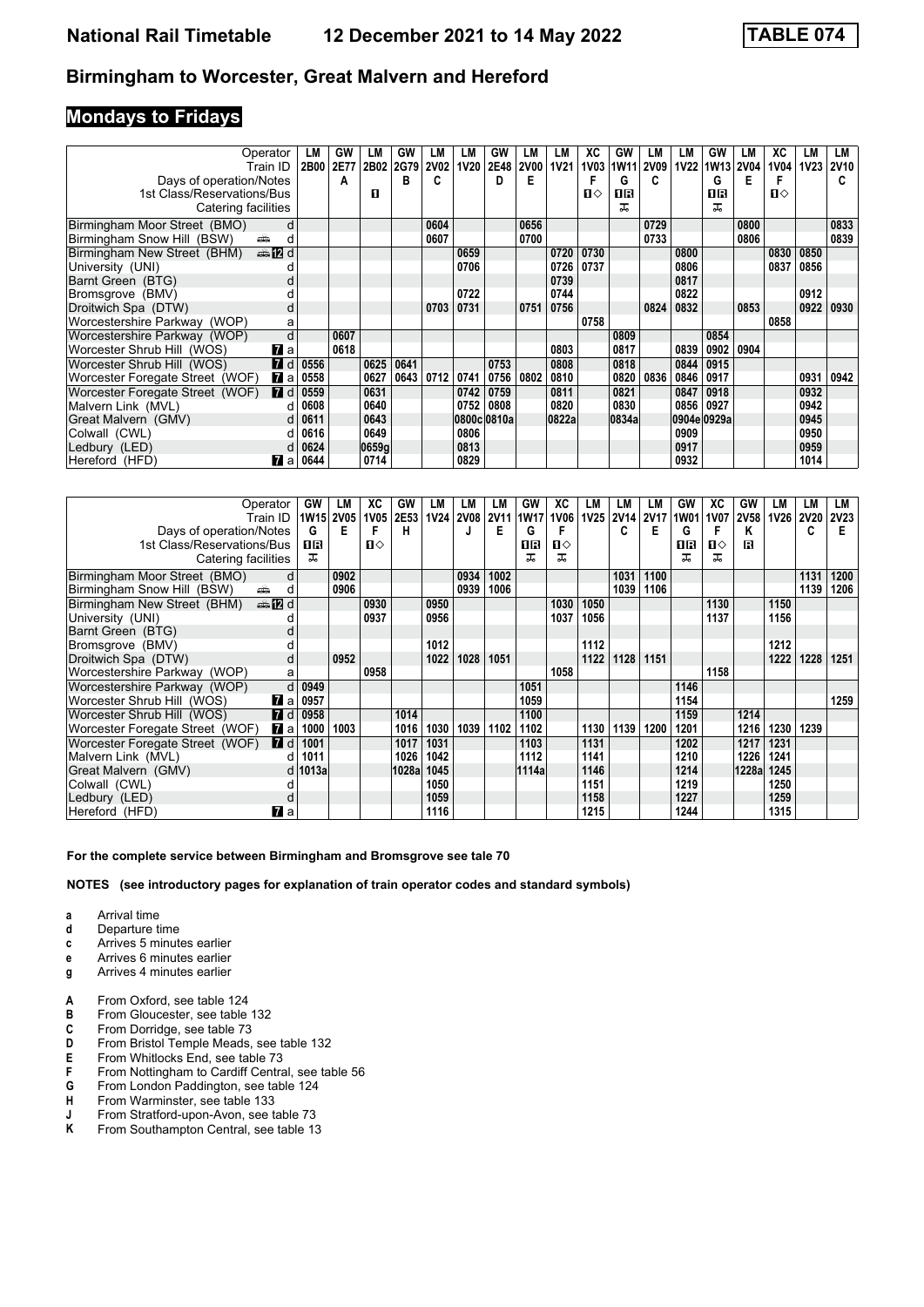# **Mondays to Fridays**

| Operator                                       | GW          | ХC<br><b>1V08</b> | LМ          | LM          | GW        | LМ   | ХC           | GW   | LМ<br><b>1V28</b> | LМ          | GW               | LM<br><b>2V36</b> | XC           | LM   | LМ   | GW        | LМ   | XC<br>1V11   |
|------------------------------------------------|-------------|-------------------|-------------|-------------|-----------|------|--------------|------|-------------------|-------------|------------------|-------------------|--------------|------|------|-----------|------|--------------|
| Train ID                                       | <b>1W21</b> |                   | <b>1V27</b> | <b>2V27</b> | 1W02 2V41 |      | 1V09         | 1V94 |                   | <b>2V33</b> | 1W <sub>25</sub> |                   | <b>1V10</b>  | 1V29 | 2V39 | 1W27 2V42 |      |              |
| Days of operation/Notes                        | G           | F                 |             | C           | G         | Е    |              |      |                   | c           | G                | Е                 | F            |      | C    | G         | Е    |              |
| 1st Class/Reservations/Bus                     | 0 B         | П⇔                |             |             | OR        |      | $\mathbf{u}$ | R    |                   |             | 18               |                   | $\mathbf{u}$ |      |      | OR        |      | $\mathbf{u}$ |
| Catering facilities                            | ᠼ           | ㅈ                 |             |             | ᅚ         |      | ᅚ            |      |                   |             | ᅚ                |                   | ㅈ            |      |      | ᅚ         |      | 굾            |
| Birmingham Moor Street (BMO)                   | d           |                   |             | 1230        |           | 1300 |              |      |                   | 1331        |                  | 1400              |              |      | 1431 |           | 1500 |              |
| Birmingham Snow Hill (BSW)<br>a film           | d           |                   |             | 1239        |           | 1306 |              |      |                   | 1339        |                  | 1406              |              |      | 1439 |           | 1503 |              |
| <b>en 12</b> d<br>Birmingham New Street (BHM)  |             | 1230              | 1250        |             |           |      | 1330         |      | 1350              |             |                  |                   | 1430         | 1450 |      |           |      | 1530         |
| University (UNI)                               |             | 1237              | 1256        |             |           |      | 1337         |      | 1356              |             |                  |                   | 1437         | 1456 |      |           |      | 1537         |
| Barnt Green (BTG)                              |             |                   |             |             |           |      |              |      |                   |             |                  |                   |              |      |      |           |      |              |
| Bromsgrove (BMV)                               |             |                   | 1312        |             |           |      |              |      | 1411              |             |                  |                   |              | 1512 |      |           |      |              |
| Droitwich Spa (DTW)                            | d           |                   | 1322        | 1328        |           | 1351 |              |      | 1421              | 1428        |                  | 1451              |              | 1522 | 1528 |           | 1554 |              |
| Worcestershire Parkway (WOP)                   | a           | 1258              |             |             |           |      | 1358         |      |                   |             |                  |                   | 1458         |      |      |           |      | 1558         |
| Worcestershire Parkway (WOP)                   | d<br>1253   |                   |             |             | 1346      |      |              |      |                   |             | 1449             |                   |              |      |      | 1550      |      |              |
| Worcester Shrub Hill (WOS)<br><b>7</b> a       | 1301        |                   |             |             | 1354      |      |              |      |                   |             | 1457             | 1500              |              |      |      | 1558      |      |              |
| $\blacksquare$ d<br>Worcester Shrub Hill (WOS) |             |                   |             |             | 1355      |      |              | 1415 |                   |             | 1458             |                   |              |      |      | 1559      |      |              |
| Worcester Foregate Street (WOF)<br><b>77</b> а |             |                   | 1330        | 1339        | 1357      | 1400 |              | 1417 | 1429              | 1439        | 1500             |                   |              | 1530 | 1539 | 1601      | 1605 |              |
| <b>7</b> d<br>Worcester Foregate Street (WOF)  |             |                   | 1331        |             | 1358      |      |              |      | 1431              |             |                  |                   |              | 1531 |      | 1602      |      |              |
| Malvern Link (MVL)                             | U           |                   | 1342        |             | 1407      |      |              |      | 1442              |             |                  |                   |              | 1542 |      | 1611      |      |              |
| Great Malvern (GMV)                            | d           |                   | 1345        |             | 1410      |      |              |      | 1445              |             |                  |                   |              | 1545 |      | 1613a     |      |              |
| Colwall (CWL)                                  |             |                   | 1351        |             | 1416      |      |              |      | 1450              |             |                  |                   |              | 1550 |      |           |      |              |
| Ledbury (LED)                                  | d           |                   | 1359        |             | 1424      |      |              |      | 1459              |             |                  |                   |              | 1559 |      |           |      |              |
| Hereford (HFD)<br><b>77</b> а                  |             |                   | 1415        |             | 1441      |      |              |      | 1514              |             |                  |                   |              | 1614 |      |           |      |              |

| Operator                                            | GW        | LM          | LМ          | LM          | GW          | XC           | LM          | LM          | GW   | LM          | LM          | XC   | GW    | GW   | LМ          | LM   | LМ          | GW    |
|-----------------------------------------------------|-----------|-------------|-------------|-------------|-------------|--------------|-------------|-------------|------|-------------|-------------|------|-------|------|-------------|------|-------------|-------|
| Train ID                                            | 2E65      | <b>1V30</b> | <b>2V45</b> | <b>2V48</b> | <b>1W29</b> | <b>1V12</b>  | <b>1V21</b> | <b>2V51</b> | 1W30 | <b>2V55</b> | <b>1V22</b> | 1V13 | 1W31  | 2E70 | <b>1V23</b> | 2V46 | <b>1V25</b> | 1W33  |
| Days of operation/Notes                             | н         |             | c           | E           | G           | F            |             |             | G    | Е           |             | F    | G     | н    |             | c    |             | G     |
| 1st Class/Reservations/Bus                          | R         |             |             |             | 1R          | $\mathbf{u}$ |             |             | OR   |             |             | п⇔   | 16    |      |             |      |             | 1 R   |
| Catering facilities                                 |           |             |             |             | ᅚ           |              |             |             | ᠼ    |             |             |      | ᅚ     |      |             |      |             | ᅚ     |
| Birmingham Moor Street (BMO)                        | d         |             | 1531        | 1600        |             |              |             | 1631        |      | 1700        |             |      |       |      |             | 1731 |             |       |
| Birmingham Snow Hill (BSW)<br>and and so            | d         |             | 1539        | 1606        |             |              |             | 1639        |      | 1706        |             |      |       |      |             | 1739 |             |       |
| <b>●IZd</b><br>Birmingham New Street (BHM)          |           | 1550        |             |             |             | 1630         | 1650        |             |      |             | 1721        | 1730 |       |      | 1750        |      | 1820        |       |
| University (UNI)                                    |           | 1556        |             |             |             | 1637         | 1656        |             |      |             | 1727        | 1737 |       |      | 1756        |      | 1827        |       |
| Barnt Green (BTG)                                   |           |             |             |             |             |              |             |             |      |             |             |      |       |      |             |      |             |       |
| Bromsgrove (BMV)                                    |           | 1612        |             |             |             |              | 1712        |             |      |             | 1744        |      |       |      | 1812        |      | 1842        |       |
| Droitwich Spa (DTW)                                 |           | 1621        | 1628        | 1651        |             |              | 1722        | 1728        |      | 1751        | 1756        |      |       |      | 1822        | 1828 | 1852        |       |
| Worcestershire Parkway (WOP)                        | a         |             |             |             |             | 1658         |             |             |      |             |             | 1758 |       |      |             |      |             |       |
| Worcestershire Parkway (WOP)                        | d         |             |             |             | 1651        |              |             |             | 1727 |             |             |      | 1801  |      |             |      |             | 1856  |
| <b>7</b> a<br>Worcester Shrub Hill (WOS)            |           |             |             |             | 1705        |              | 1729        |             | 1735 | 1759        |             |      | 1810  |      | 1833        |      |             | 1903  |
| $\overline{d}$<br>Worcester Shrub Hill (WOS)        | 1615      |             |             |             | 1710        |              | 1732        |             | 1738 |             |             |      | 1811  | 1821 |             |      |             | 1904  |
| Worcester Foregate Street (WOF)<br><b>7</b> a       | 1617      | 1630        | 1639        | 1700        | 1712        |              | 1734        | 1739        | 1740 |             | 1805        |      | 1813  | 1823 |             | 1839 | 1900        | 1906  |
| $\blacksquare$ d<br>Worcester Foregate Street (WOF) | 1618      | 1630        |             |             |             |              | 1735        |             |      |             | 1806        |      | 1814  |      |             |      | 1901        | 1909  |
| Malvern Link (MVL)                                  | 1627<br>d | 1640        |             |             |             |              | 1744        |             |      |             | 1816        |      | 1828  |      |             |      | 1911        | 1922  |
| Great Malvern (GMV)                                 | d   1629a | 1644        |             |             |             |              | 1747        |             |      |             | 1819        |      | 1830a |      |             |      | 1914        | 1924a |
| Colwall (CWL)                                       |           | 1649        |             |             |             |              | 1752        |             |      |             | 1824        |      |       |      |             |      | 1919        |       |
| Ledbury (LED)                                       |           | 1659        |             |             |             |              | 1800        |             |      |             | 1831        |      |       |      |             |      | 1927        |       |
| Hereford (HFD)<br><b>7</b> a                        |           | 1715        |             |             |             |              | 1817        |             |      |             | 1846        |      |       |      |             |      | 1942        |       |

#### **NOTES (see introductory pages for explanation of train operator codes and standard symbols)**

**a** Arrival time

- **d** Departure time
- **C** From Dorridge, see table 73

**E** From Whitlocks End, see table 73

- **F** From Nottingham to Cardiff Central, see table 56<br>**G** From London Paddington, see table 124
- **6** From London Paddington, see table 124<br>**H** From Warminster, see table 133
- **+** From Warminster, see table 133<br>**L** From Brighton, see table 133
- From Brighton, see table 133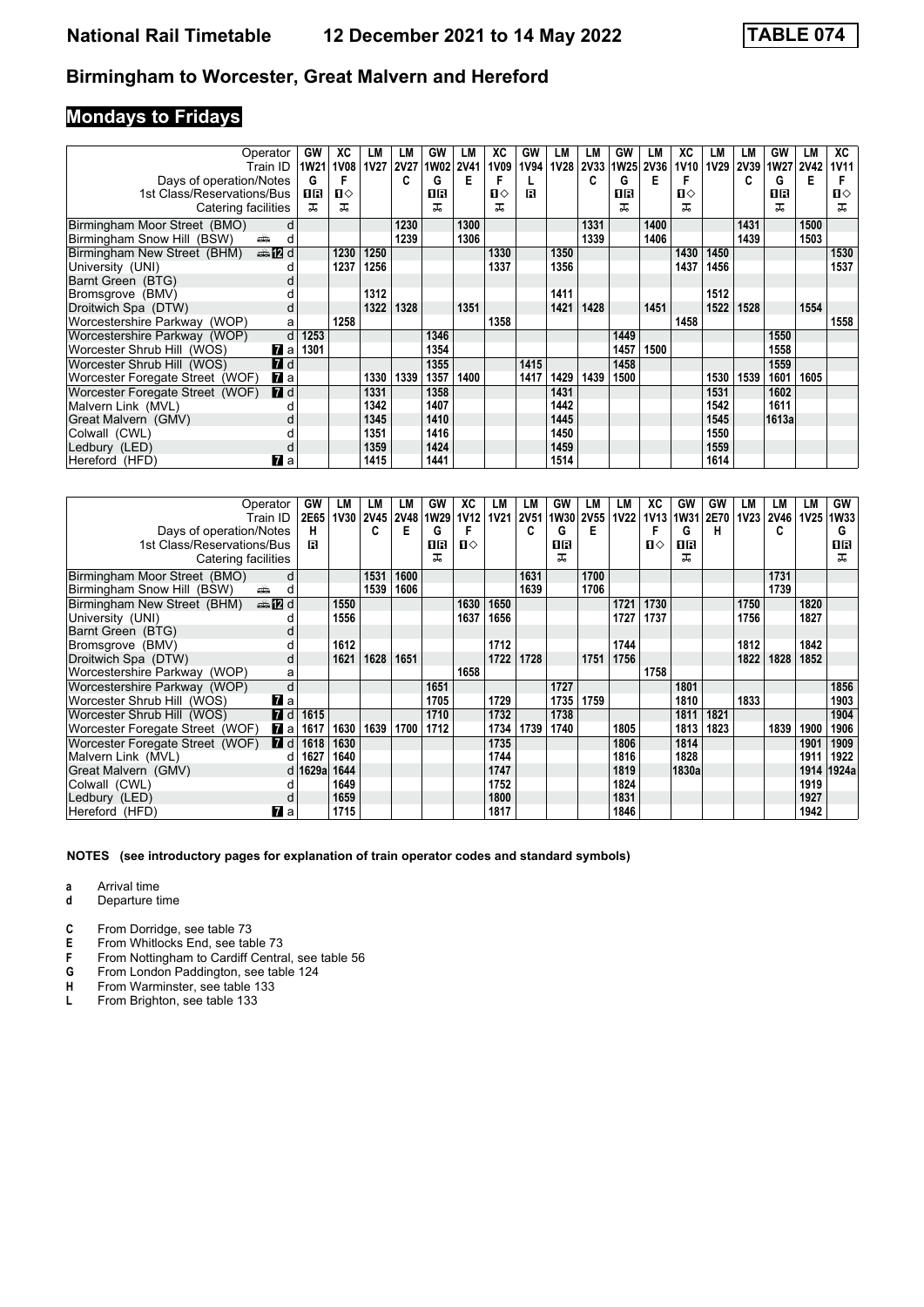## **Mondays to Fridays**

| Operator                                                                                                                                                                                                                                                    | LM                   | ХC          | GW    | LM          | GW        | LM                       | LM          | LM                       | XC           | GW    | LM   | LM        | GW    | XC   | LM    | GW    | LМ          | XC           |
|-------------------------------------------------------------------------------------------------------------------------------------------------------------------------------------------------------------------------------------------------------------|----------------------|-------------|-------|-------------|-----------|--------------------------|-------------|--------------------------|--------------|-------|------|-----------|-------|------|-------|-------|-------------|--------------|
| Train ID                                                                                                                                                                                                                                                    | <b>2V50</b>          | <b>1V14</b> | 1W03  | <b>2V03</b> | 1W34 1V27 |                          | <b>2V65</b> | <b>1V27</b>              | <b>1V15</b>  | 2E74  |      | 1V28 2W86 | 1W04  | 1V16 | 1V29  | 1W05  | <b>2V75</b> | 1V17         |
| Days of operation/Notes                                                                                                                                                                                                                                     | Е                    | F           | G     | C           | G         |                          | E           |                          |              | н     |      |           | G     |      |       | G     | C           | М            |
| 1st Class/Reservations/Bus                                                                                                                                                                                                                                  |                      | п⇔          | 0 B   |             | ПR        |                          |             |                          | $\mathbf{n}$ |       |      |           | 0 B   | п⇔   |       | 1 R   |             | $\mathbf{n}$ |
| Catering facilities                                                                                                                                                                                                                                         |                      |             | ᠼ     |             | ᅚ         |                          |             |                          |              |       |      |           | ᠼ     |      |       | ᅚ     |             |              |
| Birmingham Moor Street (BMO)                                                                                                                                                                                                                                | 1804<br>$\mathsf{d}$ |             |       | 1831        |           |                          | 1905        |                          |              |       |      | 1952      |       |      |       |       | 2054        |              |
| Birmingham Snow Hill (BSW)<br>and the second second second second the second second second second second second second second second second second second second second second second second second second second second second second second second second | 1809<br>d            |             |       | 1839        |           |                          | 1910        |                          |              |       |      | 1957      |       |      |       |       | 2057        |              |
| <b>⊯n2d</b><br>Birmingham New Street (BHM)                                                                                                                                                                                                                  |                      | 1830        |       |             |           | 1920                     |             |                          | 1930         |       | 2000 |           |       | 2030 | 2100  |       |             | 2130         |
| University (UNI)                                                                                                                                                                                                                                            |                      | 1837        |       |             |           | 1926                     |             |                          | 1937         |       | 2006 |           |       | 2037 | 2106  |       |             | 2137         |
| Barnt Green (BTG)                                                                                                                                                                                                                                           |                      |             |       |             |           |                          |             |                          |              |       |      |           |       |      |       |       |             |              |
| Bromsgrove (BMV)                                                                                                                                                                                                                                            |                      |             |       |             |           | 1942                     |             |                          |              |       | 2021 |           |       |      | 2121  |       |             |              |
| Droitwich Spa (DTW)                                                                                                                                                                                                                                         | 1857<br>d            |             |       | 1928        |           | 1953                     | 2000        |                          |              |       | 2031 | 2051      |       |      | 2131  |       | 2152        |              |
| Worcestershire Parkway (WOP)                                                                                                                                                                                                                                | a                    | 1858        |       |             |           |                          |             |                          | 1958         |       |      |           |       | 2058 |       |       |             | 2158         |
| Worcestershire Parkway (WOP)                                                                                                                                                                                                                                | d                    |             | 1923  |             | 1956      |                          |             |                          |              |       |      |           | 2051  |      |       | 2151  |             |              |
| 77 a<br>Worcester Shrub Hill (WOS)                                                                                                                                                                                                                          | 1905                 |             | 1931  |             | 2004      | 2007                     |             | $\overline{\phantom{0}}$ |              |       | 2040 |           | 2059  |      |       | 2159  | 2200        |              |
| $\blacksquare$ d<br>Worcester Shrub Hill (WOS)                                                                                                                                                                                                              |                      |             | 1932  |             | 2005      | 2013                     |             | 2013                     |              | 2021  |      |           | 2106  |      |       | 2200  | 2206        |              |
| Worcester Foregate Street (WOF)<br>$\mathbf{z}$ a                                                                                                                                                                                                           |                      |             | 1934  | 1939        | 2007      | $\overline{\phantom{a}}$ | 2011        | 2015                     |              | 2023  |      | 2102      | 2108  |      | 2139  | 2202  | 2208        |              |
| Worcester Foregate Street (WOF)<br><b>7</b> d                                                                                                                                                                                                               |                      |             | 1935  |             |           |                          |             | 2016                     |              | 2024  |      |           | 2109  |      | 2141  | 2203  |             |              |
| Malvern Link (MVL)                                                                                                                                                                                                                                          |                      |             | 1944  |             |           |                          |             | 2025                     |              | 2036  |      |           | 2118  |      | 2151  | 2212  |             |              |
| Great Malvern (GMV)                                                                                                                                                                                                                                         |                      |             | 1948  |             |           |                          |             | 2028                     |              | 2038a |      |           | 2124g |      | 2200e | 2228i |             |              |
| Colwall (CWL)                                                                                                                                                                                                                                               |                      |             | 1954  |             |           |                          |             | 2034                     |              |       |      |           | 2130  |      | 2205  | 2234  |             |              |
| Ledbury (LED)                                                                                                                                                                                                                                               |                      |             | 2008f |             |           |                          |             | 2042                     |              |       |      |           | 2147h |      | 2219e | 2242  |             |              |
| <b>77</b> а<br>Hereford (HFD)                                                                                                                                                                                                                               |                      |             | 2026  |             |           |                          |             | 2058                     |              |       |      |           | 2204  |      | 2234  | 2258  |             |              |

| Operator<br>Train ID                                 |     | LM<br><b>1V30</b> | GW<br><b>1W41</b> | LМ<br><b>2V79</b> | LМ<br>1V20 | LМ   | GW<br>1V98 1W43 | <b>LM</b><br><b>2V60</b> |
|------------------------------------------------------|-----|-------------------|-------------------|-------------------|------------|------|-----------------|--------------------------|
| Days of operation/Notes                              |     |                   | G                 | C                 |            |      | G               | c                        |
| 1st Class/Reservations/Bus                           |     |                   | 1 R               |                   |            | п    | 16              |                          |
| Catering facilities                                  |     |                   | ᅚ                 |                   |            |      | ᅚ               |                          |
| Birmingham Moor Street (BMO)                         | d   |                   |                   | 2156              |            |      |                 | 2258                     |
| Birmingham Snow Hill (BSW)<br>پیش                    | d   |                   |                   | 2159              |            |      |                 | 2301                     |
| Birmingham New Street (BHM)<br>$\oplus$ $\mathbb{Z}$ | d   | 2200              |                   |                   | 2300       | 2257 |                 |                          |
| University (UNI)                                     | d   | 2206              |                   |                   | 2306       |      |                 |                          |
| Barnt Green (BTG)                                    | d   |                   |                   |                   |            |      |                 |                          |
| Bromsgrove (BMV)                                     | d   | 2223              |                   |                   | 2321       |      |                 |                          |
| Droitwich Spa (DTW)                                  | d   | 2233              |                   | 2253              | 2331       | 2336 |                 | 2355                     |
| Worcestershire Parkway (WOP)                         | a   |                   |                   |                   |            |      |                 |                          |
| Worcestershire Parkway (WOP)                         | d   |                   | 2248              |                   |            |      | 2353            |                          |
| Worcester Shrub Hill (WOS)                           | Иa. | 2241              | 2256              |                   | 2338       |      | 0001            | 0005                     |
| Worcester Shrub Hill (WOS)<br><b>7</b> d             |     |                   | 2257              |                   |            |      |                 |                          |
| Worcester Foregate Street (WOF)<br>$\mathbf{z}$ a    |     |                   | 2259              | 2305              |            | 2347 |                 |                          |
| Worcester Foregate Street (WOF)<br><b>7</b> d        |     |                   | 2300              |                   |            |      |                 |                          |
| Malvern Link (MVL)                                   | d   |                   | 2309              |                   |            |      |                 |                          |
| Great Malvern (GMV)                                  | d   |                   | 2311a             |                   |            |      |                 |                          |
| Colwall (CWL)                                        |     |                   |                   |                   |            |      |                 |                          |
| Ledbury (LED)                                        | d   |                   |                   |                   |            |      |                 |                          |
| Hereford (HFD)<br>7                                  | a   |                   |                   |                   |            |      |                 |                          |

- **a** Arrival time
- **d** Departure time
- **e** Arrives 6 minutes earlier<br>**f** Arrives 7 minutes earlier
- **f** Arrives 7 minutes earlier
- **g** Arrives 4 minutes earlier<br>**h** Arrives 9 minutes earlier
- **Arrives 9 minutes earlier**
- **j** Arrives 14 minutes earlier
- **C** From Dorridge, see table 73<br>**E** From Whitlocks End, see table
- **E** From Whitlocks End, see table 73<br>**F** From Nottingham to Cardiff Centra
- **F** From Nottingham to Cardiff Central, see table 56<br>**G** From London Paddington, see table 124
- From London Paddington, see table 124
- **+** From Warminster, see table 133<br>**+** From Stratford-upon-Avon, see to
- **J** From Stratford-upon-Avon, see table 73<br>**M** From Leicester to Gloucester, see table
- From Leicester to Gloucester, see table 132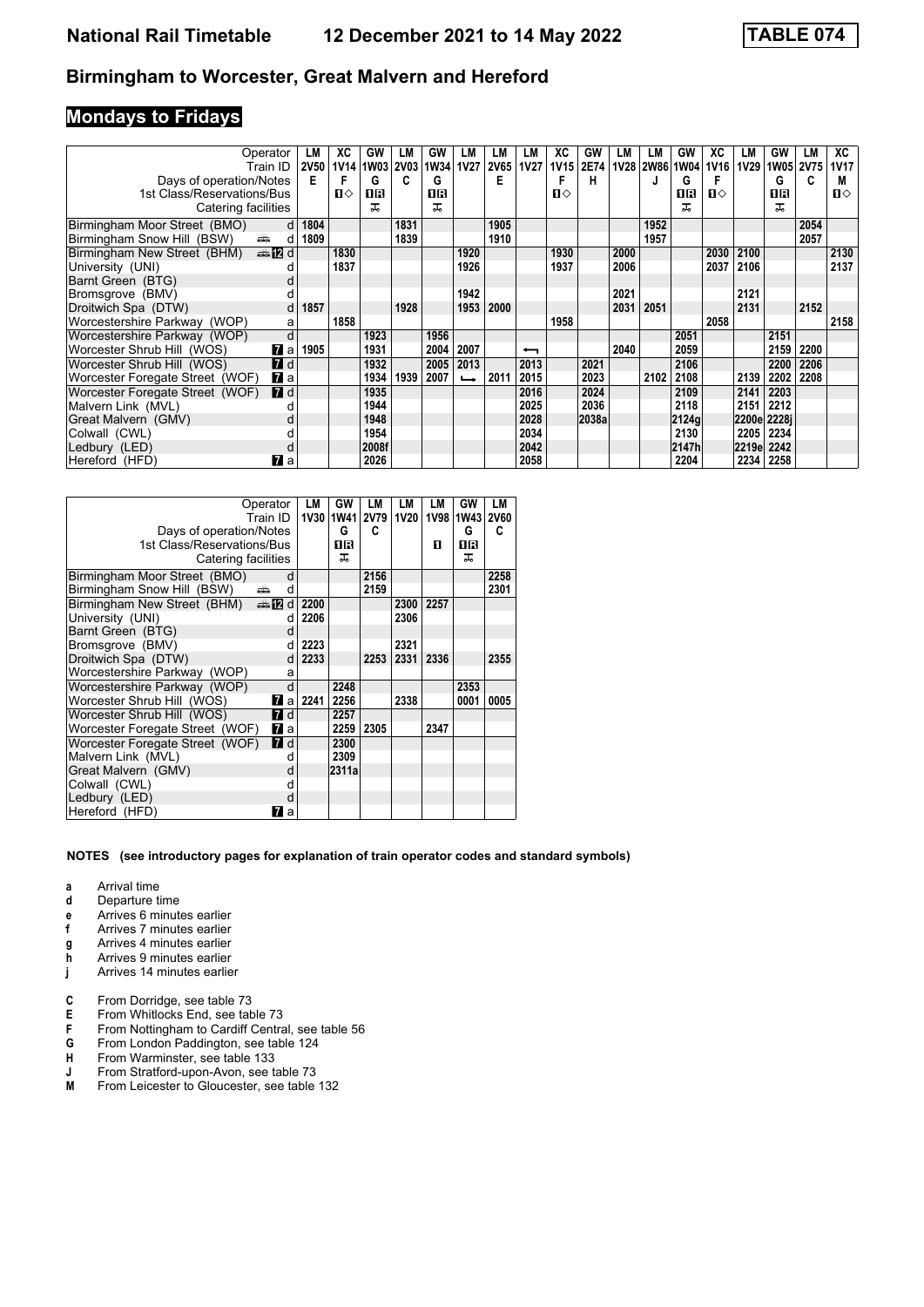## **Saturdays**

| Operator<br>Train ID                                | LM<br>2B08    | GW<br>2G01 | LМ<br><b>2B00</b> | LM<br><b>2V01</b> | LМ<br>1V20  | LМ<br><b>2V04</b> | GW<br>1W05 | ХC<br><b>1V03</b> | LМ<br><b>1V22</b> | GW<br>2E51 | LМ<br>2V75 | LM<br><b>2V02</b> | ХC<br>1V04 | GW<br>1W07 | LМ<br>1V <sub>23</sub> | LМ<br><b>2V06</b> | LM<br><b>2V07</b> | GW<br><b>1W09</b> |
|-----------------------------------------------------|---------------|------------|-------------------|-------------------|-------------|-------------------|------------|-------------------|-------------------|------------|------------|-------------------|------------|------------|------------------------|-------------------|-------------------|-------------------|
| Days of operation/Notes                             |               | A          |                   |                   |             |                   | В          |                   |                   | D          |            | Е                 | C          | в          |                        |                   | G                 | в                 |
| 1st Class/Reservations/Bus                          |               |            |                   |                   |             |                   | 18         | $\mathbf{u}$      |                   |            |            |                   | Ⅱ♦         | 1R         |                        |                   |                   | 0B                |
| Catering facilities                                 |               |            |                   |                   |             |                   | ᅚ          |                   |                   |            |            |                   |            | ᅚ          |                        |                   |                   | ᅚ                 |
| Birmingham Moor Street (BMO)<br>d                   |               |            |                   |                   |             |                   |            |                   |                   |            |            | 0800              |            |            |                        | 0830              | 0904              |                   |
| Birmingham Snow Hill (BSW)<br>پیش<br>d              |               |            |                   | 0612              |             | 0701              |            |                   |                   |            | 0736       | 0806              |            |            |                        | 0839              | 0907              |                   |
| <b>enta D</b> d<br>Birmingham New Street (BHM)      |               |            |                   |                   | 0650        |                   |            | 0730              | 0750              |            |            |                   | 0830       |            | 0850                   |                   |                   |                   |
| University (UNI)                                    |               |            |                   |                   | 0656        |                   |            | 0737              | 0756              |            |            |                   | 0837       |            | 0856                   |                   |                   |                   |
| Barnt Green (BTG)                                   |               |            |                   |                   |             |                   |            |                   |                   |            |            |                   |            |            |                        |                   |                   |                   |
| Bromsgrove (BMV)                                    |               |            |                   |                   | 0713        |                   |            |                   | 0810              |            |            |                   |            |            | 0912                   |                   |                   |                   |
| Droitwich Spa (DTW)<br>a                            |               |            |                   | 0706              | 0723   0754 |                   |            |                   | 0820              |            | 0826       | 0851              |            |            | 0922                   | 0928              | 0951              |                   |
| Worcestershire Parkway (WOP)<br>a                   |               |            |                   |                   |             |                   |            | 0758              |                   |            |            |                   | 0858       |            |                        |                   |                   |                   |
| d<br>Worcestershire Parkway (WOP)                   |               |            |                   |                   |             |                   | 0755       |                   |                   |            |            |                   |            | 0903       |                        |                   |                   | 0952              |
| Worcester Shrub Hill (WOS)<br><b>7</b> а            |               |            |                   |                   |             |                   | 0802       |                   |                   |            |            |                   |            | 0910       |                        |                   |                   | 0959              |
| $\overline{d}$<br>Worcester Shrub Hill (WOS)        | 0547          | 0556       | 0630              |                   |             |                   | 0803       |                   |                   | 0830       |            |                   |            | 0911       |                        |                   |                   | 1000              |
| Worcester Foregate Street (WOF)<br>77 а             | 0549          | 0559       | 0632   0715       |                   | 0731 0803   |                   | 0805       |                   | 0829              | 0833       | 0836       | 0902              |            | 0913       | 0930                   | 0939              | 1002              | 1002              |
| $\blacksquare$ d<br>Worcester Foregate Street (WOF) | 0550          | 0559       | 0632              |                   | 0732        |                   | 0806       |                   | 0830              |            |            |                   |            | 0914       | 0931                   |                   |                   | 1004              |
| Malvern Link (MVL)<br>d                             | 0559          | 0614       | 0642              |                   | 0742        |                   | 0815       |                   | 0841              |            |            |                   |            | 0923       | 0942                   |                   |                   | 1013              |
| Great Malvern (GMV)                                 | d 0601a 0616a |            | 0645              |                   | 0745        |                   | 0818a      |                   | 0845              |            |            |                   |            | 0925al     | 0945                   |                   |                   | 1015a             |
| Colwall (CWL)                                       |               |            | 0650              |                   | 0750        |                   |            |                   | 0850              |            |            |                   |            |            | 0950                   |                   |                   |                   |
| Ledbury (LED)                                       |               |            | 0659              |                   | 0759        |                   |            |                   | 0859              |            |            |                   |            |            | 0959                   |                   |                   |                   |
| $\mathbf{z}$ a<br>Hereford (HFD)                    |               |            | 0717              |                   | 0815        |                   |            |                   | 0914              |            |            |                   |            |            | 1014                   |                   |                   |                   |

| Operator                                            | ХC           | GW          | LМ   | LM          | LM          | GW    | XC   | LM          | LМ          | GW        | LМ   | XC           | GW   | LM   | LM   | LМ   | GW        | ХC          |
|-----------------------------------------------------|--------------|-------------|------|-------------|-------------|-------|------|-------------|-------------|-----------|------|--------------|------|------|------|------|-----------|-------------|
| Train ID                                            | 1V05         | <b>2V54</b> | 1V24 | <b>2V08</b> | <b>2V11</b> | 1W11  | 1V06 | <b>1V25</b> | <b>2V14</b> | 1W14 2V17 |      | <b>1V07</b>  | 2E59 | 1V26 | 2V20 |      | 2V23 1W15 | <b>1V08</b> |
| Days of operation/Notes                             | C            | н           |      |             | G           | в     | C    |             |             | в         | G    | C            |      |      | F    | G    | В         |             |
| 1st Class/Reservations/Bus                          | $\mathbf{n}$ |             |      |             |             | 16    | П⇔   |             |             | ПR        |      | $\mathbf{u}$ |      |      |      |      | 16        | ்ப          |
| Catering facilities                                 |              |             |      |             |             | ᠼ     | ᅚ    |             |             | ᅚ         |      | ᠼ            |      |      |      |      | ᅚ         | ᠼ           |
| Birmingham Moor Street (BMO)                        | d            |             |      | 0930        | 0959        |       |      |             | 1031        |           | 1100 |              |      |      | 1130 | 1200 |           |             |
| Birmingham Snow Hill (BSW)<br>پیش                   | d            |             |      | 0939        | 1006        |       |      |             | 1039        |           | 1106 |              |      |      | 1139 | 1206 |           |             |
| <b>●IZd</b><br>Birmingham New Street (BHM)          | 0930         |             | 0950 |             |             |       | 1030 | 1050        |             |           |      | 1130         |      | 1150 |      |      |           | 1230        |
| University (UNI)                                    | 0937         |             | 0956 |             |             |       | 1037 | 1056        |             |           |      | 1137         |      | 1156 |      |      |           | 1237        |
| Barnt Green (BTG)                                   |              |             |      |             |             |       |      |             |             |           |      |              |      |      |      |      |           |             |
| Bromsgrove (BMV)                                    |              |             | 1012 |             |             |       |      | 1112        |             |           |      |              |      | 1212 |      |      |           |             |
| Droitwich Spa (DTW)                                 | d            |             | 1022 | 1028        | 1051        |       |      | 1122        | 1128        |           | 1151 |              |      | 1222 | 1228 | 1251 |           |             |
| Worcestershire Parkway (WOP)                        | 0958<br>a    |             |      |             |             |       | 1058 |             |             |           |      | 1158         |      |      |      |      |           | 1258        |
| Worcestershire Parkway (WOP)                        | d            |             |      |             |             | 1052  |      |             |             | 1151      |      |              |      |      |      |      | 1255      |             |
| Worcester Shrub Hill (WOS)<br><b>7</b> a            |              |             |      |             |             | 1059  |      |             |             | 1158      |      |              |      |      |      |      | 1302      |             |
| <b>7</b> d<br>Worcester Shrub Hill (WOS)            |              | 1018        |      |             |             | 1110  |      |             |             | 1159      |      |              | 1215 |      |      |      | 1310      |             |
| $\mathbf{z}$ a<br>Worcester Foregate Street (WOF)   |              | 1020        | 1030 | 1039        | 1102        | 1112  |      | 1130        | 1139        | 1201      | 1202 |              | 1217 | 1230 | 1239 | 1302 | 1312      |             |
| $\blacksquare$ d<br>Worcester Foregate Street (WOF) |              |             | 1031 |             |             | 1113  |      | 1131        |             | 1202      |      |              |      | 1231 |      |      | 1313      |             |
| Malvern Link (MVL)                                  |              |             | 1042 |             |             | 1121  |      | 1142        |             | 1210      |      |              |      | 1242 |      |      | 1322      |             |
| Great Malvern (GMV)                                 |              |             | 1045 |             |             | 1124a |      | 1145        |             | 1214      |      |              |      | 1245 |      |      | 1324a     |             |
| Colwall (CWL)                                       |              |             | 1050 |             |             |       |      | 1150        |             | 1219      |      |              |      | 1250 |      |      |           |             |
| Ledbury (LED)                                       |              |             | 1059 |             |             |       |      | 1159        |             | 1227      |      |              |      | 1259 |      |      |           |             |
| <b>7</b> a<br>Hereford (HFD)                        |              |             | 1114 |             |             |       |      | 1214        |             | 1244      |      |              |      | 1314 |      |      |           |             |

- **a** Arrival time
- **d** Departure time
- **A** From Gloucester, see table 132
- **B** From London Paddington, see table 124
- **C** From Nottingham to Cardiff Central, see table 56<br> **D** From Bristol Temple Meads, see table 132<br> **E** From Stratford-upon-Avon, see table 73
- **D** From Bristol Temple Meads, see table 132
- **E** From Stratford-upon-Avon, see table 73
- **F** From Dorridge, see table 73<br>**G** From Whitlocks End, see table
- **6** From Whitlocks End, see table 73<br>**H** From Portsmouth & Southsea, see
- **H** From Portsmouth & Southsea, see table 133 **J** From Westbury, see table 133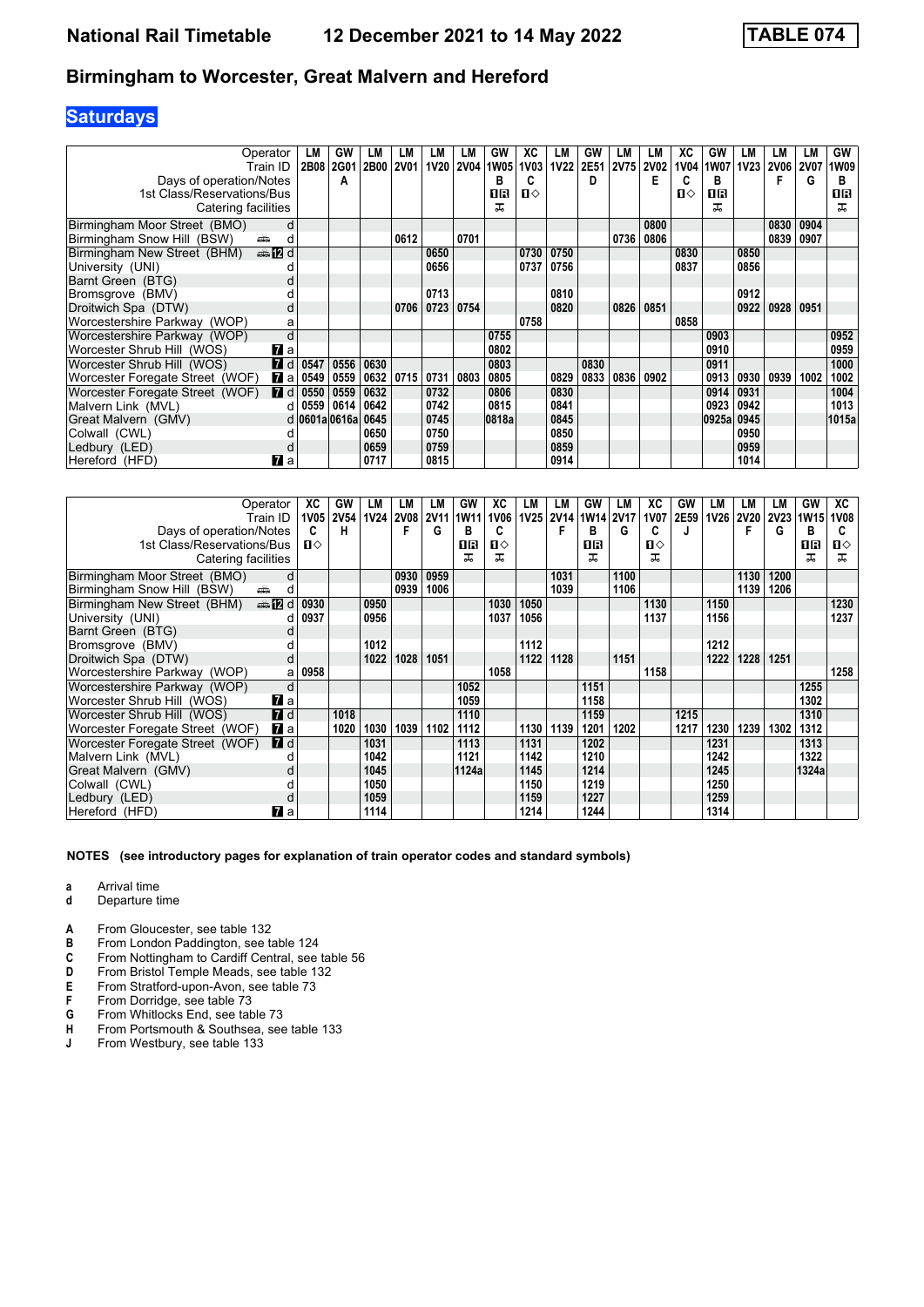## **Saturdays**

| Operator<br>Train ID<br>Days of operation/Notes                       | LM<br><b>1V27</b> | LM<br><b>2V27</b><br>F | GW<br>1W18 2V29<br>B | LМ<br>G      | ХC<br>1V09<br>C   | GW<br>1V94<br>κ | LM<br><b>1V28</b> | LM<br>2V33   | LМ<br><b>2V35</b><br>G | GW<br>1W <sub>19</sub><br>в | XC<br>1V <sub>10</sub><br>C | LM<br>1V29 | LM<br><b>2V39</b><br>F | LM<br><b>2V41</b><br>G | GW<br><b>1W21</b><br>в | XC<br>1V11<br>C   | GW<br>2E67<br>J | LM<br><b>1V30</b> |
|-----------------------------------------------------------------------|-------------------|------------------------|----------------------|--------------|-------------------|-----------------|-------------------|--------------|------------------------|-----------------------------|-----------------------------|------------|------------------------|------------------------|------------------------|-------------------|-----------------|-------------------|
| 1st Class/Reservations/Bus<br>Catering facilities                     |                   |                        | OR<br>ᅚ              |              | $\mathbf{u}$<br>ᅚ | R               |                   |              |                        | 1R<br>ᅚ                     | П⇔<br>ᅚ                     |            |                        |                        | 0 B<br>ᠼ               | $\mathbf{n}$<br>ᠼ |                 |                   |
| Birmingham Moor Street (BMO)<br>d<br>Birmingham Snow Hill (BSW)<br>æ. |                   | 1230<br>1239           |                      | 1300<br>1306 |                   |                 |                   | 1330<br>1339 | 1401<br>1406           |                             |                             |            | 1430<br>1439           | 1500<br>1506           |                        |                   |                 |                   |
| d<br><b>▲卫</b> d<br>Birmingham New Street (BHM)                       | 1250              |                        |                      |              | 1330              |                 | 1350              |              |                        |                             | 1430                        | 1450       |                        |                        |                        | 1530              |                 | 1550              |
| University (UNI)<br>а                                                 | 1256              |                        |                      |              | 1337              |                 | 1356              |              |                        |                             | 1437                        | 1456       |                        |                        |                        | 1537              |                 | 1556              |
| Barnt Green (BTG)                                                     |                   |                        |                      |              |                   |                 |                   |              |                        |                             |                             |            |                        |                        |                        |                   |                 |                   |
| Bromsgrove (BMV)                                                      | 1312<br>d.        |                        |                      |              |                   |                 | 1412              |              |                        |                             |                             | 1512       |                        |                        |                        |                   |                 | 1612              |
| Droitwich Spa (DTW)<br>d                                              | 1322              | 1328                   |                      | 1351         |                   |                 | 1422              | 1428         | 1451                   |                             |                             | 1522       | 1528                   | 1551                   |                        |                   |                 | 1622              |
| Worcestershire Parkway (WOP)<br>a                                     |                   |                        |                      |              | 1358              |                 |                   |              |                        |                             | 1458                        |            |                        |                        |                        | 1558              |                 |                   |
| d<br>Worcestershire Parkway (WOP)                                     |                   |                        | 1350                 |              |                   |                 |                   |              |                        | 1454                        |                             |            |                        |                        | 1553                   |                   |                 |                   |
| Worcester Shrub Hill (WOS)<br><b>7</b> a                              |                   |                        | 1357                 |              |                   |                 |                   |              |                        | 1501                        |                             |            |                        |                        | 1600                   |                   |                 |                   |
| 7d<br>Worcester Shrub Hill (WOS)                                      |                   |                        | 1358                 |              |                   | 1416            |                   |              |                        | 1509                        |                             |            |                        |                        | 1601                   |                   | 1614            |                   |
| Worcester Foregate Street (WOF)<br>$\mathbf{z}$ a                     | 1330              | 1339                   | 1400                 | 1402         |                   | 1418            | 1430              | 1439         | 1502                   | 1511                        |                             | 1530       | 1539                   | 1602                   | 1603                   |                   | 1616            | 1630              |
| <b>7</b> d<br>Worcester Foregate Street (WOF)                         | 1331              |                        | 1401                 |              |                   |                 | 1431              |              |                        |                             |                             | 1531       |                        |                        | 1604                   |                   |                 | 1631              |
| Malvern Link (MVL)<br>d                                               | 1342              |                        | 1409                 |              |                   |                 | 1442              |              |                        |                             |                             | 1542       |                        |                        | 1613                   |                   |                 | 1642              |
| Great Malvern (GMV)<br>d                                              | 1345              |                        | 1413                 |              |                   |                 | 1445              |              |                        |                             |                             | 1545       |                        |                        | 1615a                  |                   |                 | 1645              |
| Colwall (CWL)<br>U                                                    | 1350              |                        | 1418                 |              |                   |                 | 1450              |              |                        |                             |                             | 1550       |                        |                        |                        |                   |                 | 1650              |
| Ledbury (LED)<br>d                                                    | 1359              |                        | 1426                 |              |                   |                 | 1459              |              |                        |                             |                             | 1559       |                        |                        |                        |                   |                 | 1659              |
| Hereford (HFD)<br><b>7</b> a                                          | 1414              |                        | 1443                 |              |                   |                 | 1514              |              |                        |                             |                             | 1614       |                        |                        |                        |                   |                 | 1714              |

| Operator                                                                                                                                                                                                                                                    | LM        | GW        | LМ          | ХC           | LM          | LM   | <b>GW</b>      | LM   | LM          | XC          | GW   | LM   | LМ   | GW          | LM          | XC   | LМ          | LM          |
|-------------------------------------------------------------------------------------------------------------------------------------------------------------------------------------------------------------------------------------------------------------|-----------|-----------|-------------|--------------|-------------|------|----------------|------|-------------|-------------|------|------|------|-------------|-------------|------|-------------|-------------|
| Train ID                                                                                                                                                                                                                                                    |           | 2V45 1W23 | <b>2V47</b> | <b>1V12</b>  | <b>1V21</b> |      | 2V51 1W25 2V53 |      | <b>1V22</b> | <b>1V13</b> | 2E71 | 1V23 | 2V57 | <b>1W27</b> | <b>2V59</b> | 1V14 | <b>1V25</b> | <b>2V64</b> |
| Days of operation/Notes                                                                                                                                                                                                                                     | F         | в         | G           | C            |             | F    | в              | G    |             | C           |      |      | F    | в           | G           | c    |             |             |
| 1st Class/Reservations/Bus                                                                                                                                                                                                                                  |           | 1R        |             | $\mathbf{u}$ |             |      | OR             |      |             | $\Pi$       |      |      |      | 16          |             | п⇔   |             |             |
| Catering facilities                                                                                                                                                                                                                                         |           | ᅚ         |             |              |             |      | ᅚ              |      |             |             |      |      |      | ᅚ           |             |      |             |             |
| Birmingham Moor Street (BMO)                                                                                                                                                                                                                                | 1530<br>d |           | 1600        |              |             | 1630 |                | 1700 |             |             |      |      | 1730 |             | 1800        |      |             | 1831        |
| Birmingham Snow Hill (BSW)<br>and the second second second second the second second second second second second second second second second second second second second second second second second second second second second second second second second | 1539<br>d |           | 1606        |              |             | 1639 |                | 1706 |             |             |      |      | 1739 |             | 1806        |      |             | 1839        |
| <b>en 12</b> d<br>Birmingham New Street (BHM)                                                                                                                                                                                                               |           |           |             | 1630         | 1650        |      |                |      | 1723        | 1730        |      | 1750 |      |             |             | 1830 | 1850        |             |
| University (UNI)                                                                                                                                                                                                                                            |           |           |             | 1637         | 1656        |      |                |      |             | 1737        |      | 1756 |      |             |             | 1837 | 1856        |             |
| Barnt Green (BTG)                                                                                                                                                                                                                                           |           |           |             |              |             |      |                |      |             |             |      |      |      |             |             |      |             |             |
| Bromsgrove (BMV)                                                                                                                                                                                                                                            |           |           |             |              | 1712        |      |                |      | 1744        |             |      | 1812 |      |             |             |      | 1912        |             |
| Droitwich Spa (DTW)                                                                                                                                                                                                                                         | 1628      |           | 1651        |              | 1722        | 1728 |                | 1750 | 1756        |             |      | 1822 | 1828 |             | 1851        |      | 1922        | 1928        |
| Worcestershire Parkway (WOP)<br>a                                                                                                                                                                                                                           |           |           |             | 1658         |             |      |                |      |             | 1758        |      |      |      |             |             | 1858 |             |             |
| d<br>Worcestershire Parkway (WOP)                                                                                                                                                                                                                           |           | 1652      |             |              |             |      | 1753           |      |             |             |      |      |      | 1852        |             |      |             |             |
| <b>7</b> а<br>Worcester Shrub Hill (WOS)                                                                                                                                                                                                                    |           | 1659      | 1701        |              |             |      | 1802           | 1806 |             |             |      | 1829 |      | 1859        | 1901        |      |             |             |
| $\blacksquare$ d<br>Worcester Shrub Hill (WOS)                                                                                                                                                                                                              |           | 1700      |             |              |             |      | 1809           |      |             |             | 1816 | 1833 |      | 1900        |             |      |             |             |
| $\mathbf{z}$ a<br>Worcester Foregate Street (WOF)                                                                                                                                                                                                           | 1639      | 1702      |             |              | 1730        | 1739 | 1811           |      | 1804        |             | 1818 | 1835 | 1839 | 1902        |             |      | 1930        | 1939        |
| $\blacksquare$ d<br>Worcester Foregate Street (WOF)                                                                                                                                                                                                         |           | 1703      |             |              | 1731        |      | 1812           |      | 1805        |             |      | 1836 |      | 1903        |             |      | 1931        |             |
| Malvern Link (MVL)                                                                                                                                                                                                                                          |           | 1712      |             |              | 1741        |      | 1825           |      | 1814        |             |      | 1845 |      | 1911        |             |      | 1941        |             |
| Great Malvern (GMV)<br>d                                                                                                                                                                                                                                    |           | 1714a     |             |              | 1745        |      | 1828a          |      | 1817a       |             |      | 1848 |      | 1915        |             |      | 1944        |             |
| Colwall (CWL)                                                                                                                                                                                                                                               |           |           |             |              | 1750        |      |                |      |             |             |      | 1853 |      | 1921        |             |      | 1949        |             |
| Ledbury (LED)                                                                                                                                                                                                                                               |           |           |             |              | 1759        |      |                |      |             |             |      | 1901 |      | 1929        |             |      | 1959        |             |
| <b>77</b> а<br>Hereford (HFD)                                                                                                                                                                                                                               |           |           |             |              | 1814        |      |                |      |             |             |      | 1916 |      | 1945        |             |      | 2014        |             |

#### **NOTES (see introductory pages for explanation of train operator codes and standard symbols)**

**a** Arrival time

- **d** Departure time
- **B** From London Paddington, see table 124
- **C** From Nottingham to Cardiff Central, see table 56

**F** From Dorridge, see table 73<br>**G** From Whitlocks End, see table<br>**J** From Westbury, see table 13

From Whitlocks End, see table 73

- **5**<br>**-** From Westbury, see table 133<br>**K** From Brighton, see table 133
- From Brighton, see table 133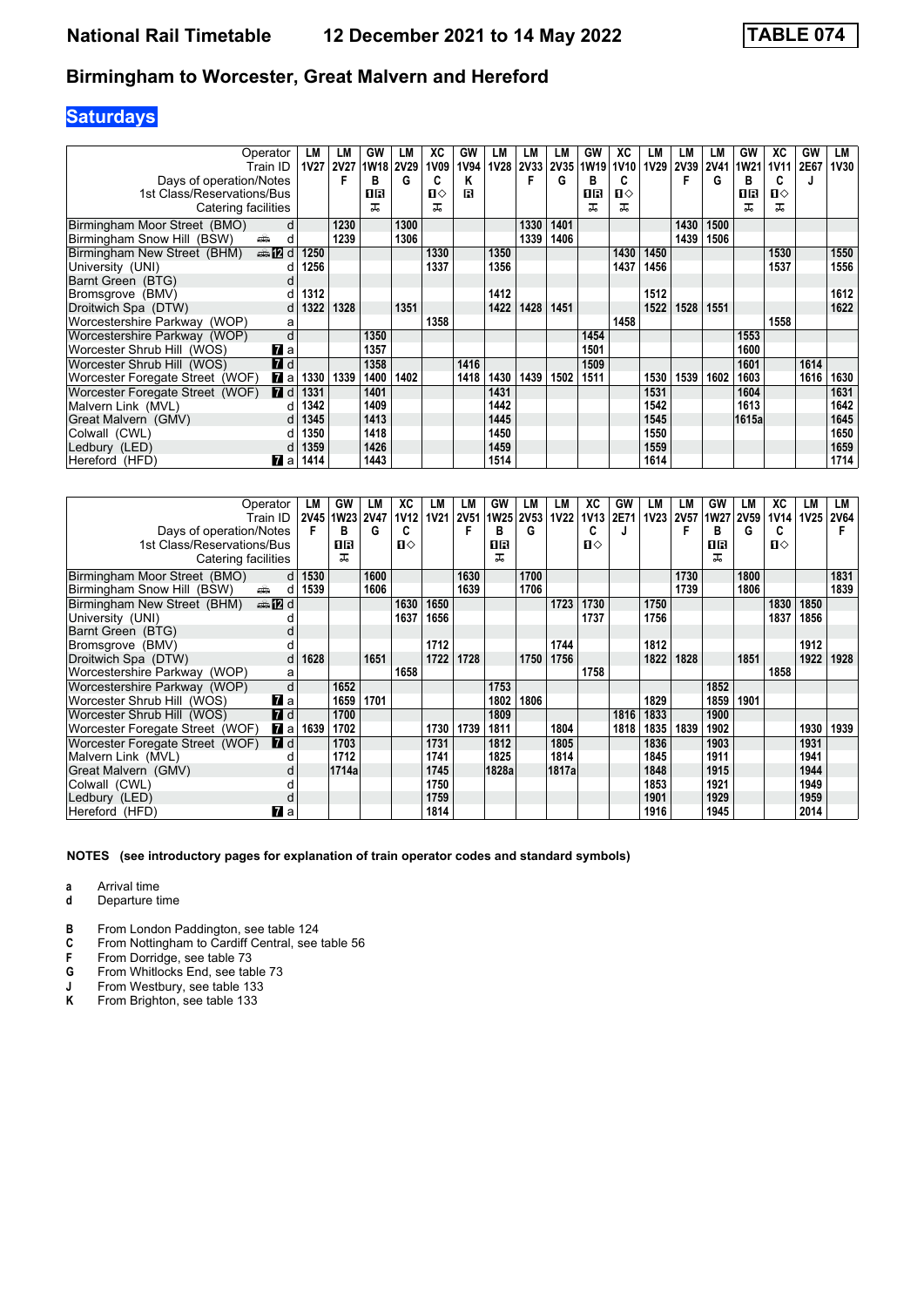## **Saturdays**

|                                 | Operator<br>Train ID | LM<br>2V65 | GW<br>1W29 | XC<br><b>1V15</b> | GW<br>2E75 | LМ<br><b>1V26</b> | LM<br><b>2V67</b> | LM<br><b>2V54</b> | GW<br>1W31 | ХC<br><b>1V16</b> | LM<br><b>1V28</b> | LM<br><b>2V75</b> | LM<br><b>1V29</b> | GW<br>1W33 | LМ<br><b>2V56</b> | LМ<br><b>1V30</b> | LM<br><b>2V58</b> | LМ<br><b>2V60</b> | GW<br><b>1W37</b> |
|---------------------------------|----------------------|------------|------------|-------------------|------------|-------------------|-------------------|-------------------|------------|-------------------|-------------------|-------------------|-------------------|------------|-------------------|-------------------|-------------------|-------------------|-------------------|
| Days of operation/Notes         |                      | G          | в          | c                 |            |                   |                   | G                 | в          | c                 |                   |                   |                   | B          | G                 |                   | G                 |                   | B                 |
| 1st Class/Reservations/Bus      |                      |            | 16         | $\mathbf{u}$      |            |                   |                   |                   | 1R         | $\mathbf{u}$      |                   |                   |                   | 16         |                   |                   |                   |                   | 1 R               |
| Catering facilities             |                      |            | ᠼ          |                   |            |                   |                   |                   | ᅚ          |                   |                   |                   |                   | ᅚ          |                   |                   |                   |                   | ᠼ                 |
| Birmingham Moor Street (BMO)    | d                    | 1905       |            |                   |            |                   | 1940              | 1955              |            |                   |                   | 2038              |                   |            | 2055              |                   | 2159              | 2257              |                   |
| Birmingham Snow Hill (BSW)      | پیش<br>d             | 1912       |            |                   |            |                   | 1945              | 2004              |            |                   |                   | 2044              |                   |            | 2104              |                   | 2203              | 2300              |                   |
| Birmingham New Street (BHM)     | <b>en 12</b> d       |            |            | 1930              |            | 1950              |                   |                   |            | 2030              | 2052              |                   | 2123              |            |                   | 2221              |                   |                   |                   |
| University (UNI)                |                      |            |            | 1937              |            | 1956              |                   |                   |            | 2037              | 2057              |                   | 2129              |            |                   | 2227              |                   |                   |                   |
| Barnt Green (BTG)               |                      |            |            |                   |            |                   |                   |                   |            |                   |                   |                   |                   |            |                   |                   |                   |                   |                   |
| Bromsgrove (BMV)                |                      |            |            |                   |            | 2012              |                   |                   |            |                   | 2112              |                   | 2143              |            |                   | 2241              |                   |                   |                   |
| Droitwich Spa (DTW)             | d                    | 1958       |            |                   |            | 2022              | 2038              | 2052              |            |                   | 2122              | 2135              | 2154              |            | 2200              | 2251              | 2259f 2354        |                   |                   |
| Worcestershire Parkway (WOP)    | a                    |            |            | 1958              |            |                   |                   |                   |            | 2058              |                   |                   |                   |            |                   |                   |                   |                   |                   |
| Worcestershire Parkway (WOP)    | d                    |            | 1955       |                   |            |                   |                   |                   | 2051       |                   |                   |                   |                   | 2154       |                   |                   |                   |                   | 2359              |
| Worcester Shrub Hill (WOS)      | <b>7</b> a           |            | 2005       |                   |            |                   |                   |                   | 2058       |                   |                   |                   |                   | 2201       | 2210              |                   |                   | 0005              | 0006              |
| Worcester Shrub Hill (WOS)      | $\blacksquare$       |            | 2005       |                   | 2018       |                   |                   |                   | 2059       |                   |                   |                   |                   | 2202       |                   |                   |                   |                   |                   |
| Worcester Foregate Street (WOF) | <b>7</b> a           | 2008       | 2008       |                   | 2020       | 2030              | 2047 2101         |                   | 2101       |                   | 2130              | 2146              | 2202              | 2204       |                   | 2300              | 2309              |                   |                   |
| Worcester Foregate Street (WOF) | $\blacksquare$ d     |            |            |                   | 2021       | 2034              |                   |                   | 2102       |                   | 2136              |                   | 2203              | 2212       |                   | 2301              |                   |                   |                   |
| Malvern Link (MVL)              |                      |            |            |                   | 2030       | 2045              |                   |                   | 2111       |                   | 2146              |                   | 2212              | 2222       |                   | 2313              |                   |                   |                   |
| Great Malvern (GMV)             |                      |            |            |                   | 2032al     | 2048              |                   |                   | 2118c      |                   | 2148a             |                   |                   | 2215 2224a |                   | 2315a             |                   |                   |                   |
| Colwall (CWL)                   |                      |            |            |                   |            | 2053              |                   |                   | 2124       |                   |                   |                   | 2220              |            |                   |                   |                   |                   |                   |
| Ledbury (LED)                   |                      |            |            |                   |            | 2101              |                   |                   | 2149e      |                   |                   |                   | 2228              |            |                   |                   |                   |                   |                   |
| Hereford (HFD)                  | $\mathbf{z}$ a       |            |            |                   |            | 2117              |                   |                   | 2205       |                   |                   |                   | 2243              |            |                   |                   |                   |                   |                   |

- **a** Arrival time<br>**d** Departure t
- **d** Departure time
- **c** Arrives 5 minutes earlier
- **e** Arrives 18 minutes earlier<br>**f** Arrives 3 minutes earlier
- **f** Arrives 3 minutes earlier
- **B** From London Paddington, see table 124<br>**C** From Nottingham to Cardiff Central, see
- **C** From Nottingham to Cardiff Central, see table 56<br>**F** From Dorridge, see table 73
- **F** From Dorridge, see table 73<br>**G** From Whitlocks End, see tab
- From Whitlocks End, see table 73
- **L** From Warminster, see table 133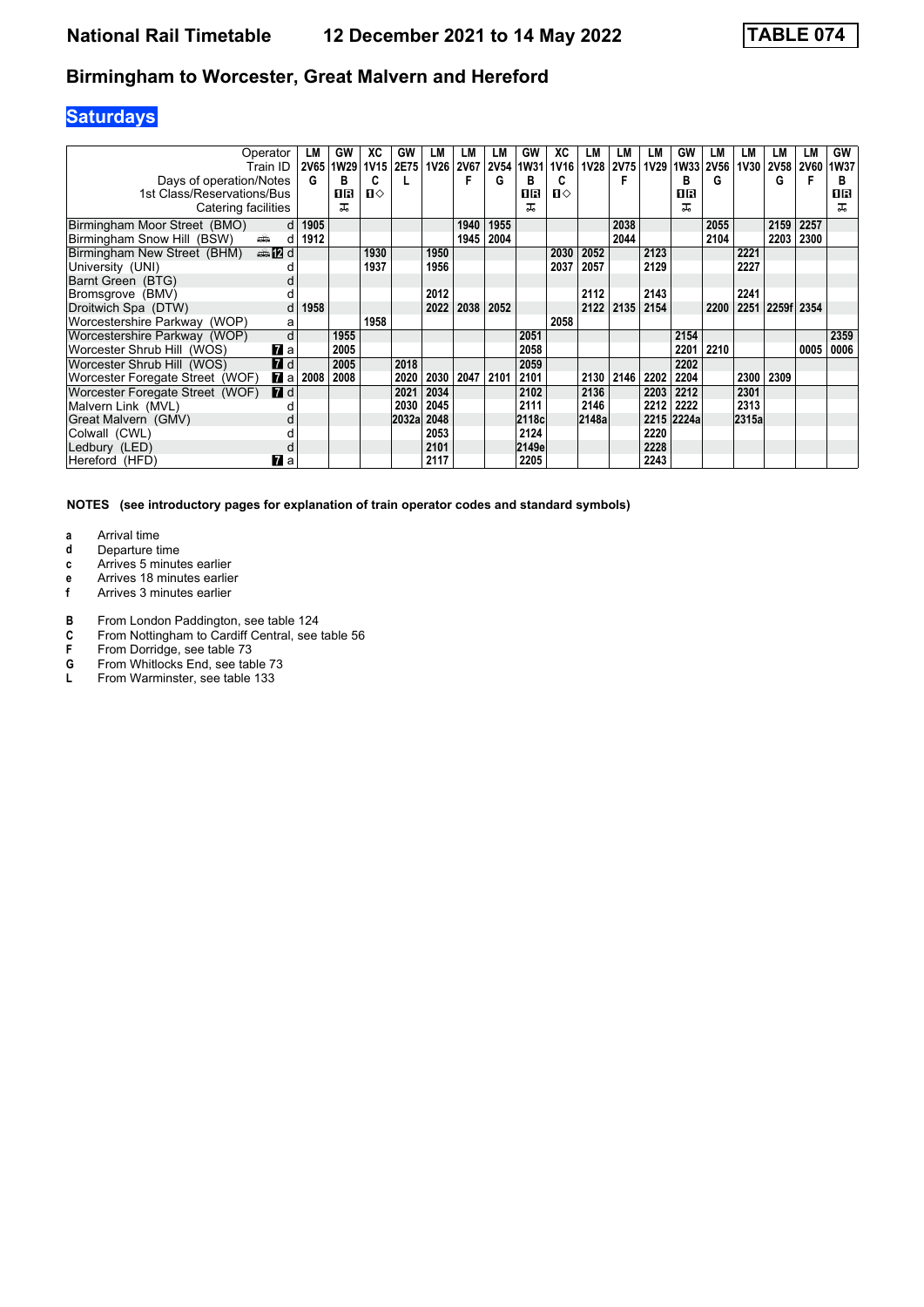## **Sundays**

| Operator<br>Train ID                                | LM<br>2B00           | LM<br><b>2V01</b> | GW<br>1W15 2V00         | LM   | LМ<br><b>1V20</b> | ХC<br><b>1V02</b> | GW<br>1W35 2V02 | LM          | LМ<br><b>1V21</b> | ХC<br><b>1V03</b> | GW<br><b>1W01</b> | LM<br><b>2V04</b> | LМ<br>1V22 | GW<br>1W37 | LM<br><b>2V06</b> | XC<br>1V04   | GW<br>2E38 | LM<br><b>1V23</b> |
|-----------------------------------------------------|----------------------|-------------------|-------------------------|------|-------------------|-------------------|-----------------|-------------|-------------------|-------------------|-------------------|-------------------|------------|------------|-------------------|--------------|------------|-------------------|
| Days of operation/Notes                             |                      |                   | А                       | в    |                   | C                 | n.              | E.          |                   |                   | D                 | Е                 |            | D          | Е                 |              | G          |                   |
| 1st Class/Reservations/Bus                          |                      |                   | 1R                      |      |                   | ்ப                | 0 B             |             |                   | $\mathbf{n}$      | 0 B               |                   |            | OR         |                   | $\mathbf{n}$ |            |                   |
| Catering facilities                                 |                      |                   | ᅚ                       |      |                   | ᠼ                 | ᠼ               |             |                   |                   | ㅈ                 |                   |            | ㅈ          |                   |              |            |                   |
| Birmingham Moor Street (BMO)                        | d                    |                   |                         | 0924 |                   |                   |                 | 1016        |                   |                   |                   | 1117              |            |            | 1216              |              |            |                   |
| Birmingham Snow Hill (BSW)<br>æ.                    | d                    |                   |                         | 0929 |                   |                   |                 | 1022        |                   |                   |                   | 1122              |            |            | 1222              |              |            |                   |
| <b>en 12</b> d<br>Birmingham New Street (BHM)       |                      |                   |                         |      | 1000              | 1012              |                 |             | 1100              | 1112              |                   |                   | 1200       |            |                   | 1230         |            | 1300              |
| University (UNI)                                    |                      |                   |                         |      | 1006              | 1018              |                 |             | 1106              | 1118              |                   |                   | 1206       |            |                   | 1237         |            | 1306              |
| Barnt Green (BTG)                                   |                      |                   |                         |      |                   |                   |                 |             |                   |                   |                   |                   |            |            |                   |              |            |                   |
| Bromsgrove (BMV)                                    |                      |                   |                         |      | 1020              |                   |                 |             | 1120              |                   |                   |                   | 1220       |            |                   |              |            | 1320              |
| Droitwich Spa (DTW)                                 | a                    |                   |                         | 1018 | 1030              |                   |                 | 1111        | 1129              |                   |                   | 1211              | 1232       |            | 1311              |              |            | 1329              |
| Worcestershire Parkway (WOP)                        | a                    |                   |                         |      |                   | 1039              |                 |             |                   | 1139              |                   |                   |            |            |                   | 1258         |            |                   |
| Worcestershire Parkway (WOP)                        | d                    |                   | 1006                    |      |                   |                   | 1056            |             |                   |                   | 1150              |                   |            | 1249       |                   |              |            |                   |
| Worcester Shrub Hill (WOS)<br><b>77</b> а           |                      |                   | 1014                    | 1025 | 1038              |                   | 1103            | 1119        |                   |                   | 1158              |                   | 1240       | 1256       |                   |              |            |                   |
| 7d<br>Worcester Shrub Hill (WOS)                    | 0858                 | 0943              | 1015                    | 1031 | 1042              |                   | 1109            | 1133        |                   |                   | 1158              |                   | 1247       | 1258       |                   |              | 1318       |                   |
| Worcester Foregate Street (WOF)<br><b>7</b> а       | 0900                 | 0946              | 1017                    | 1033 | 1044              |                   | 1111            | 1135        | 1139              |                   | 1201              | 1220              | 1249       | 1300       | 1320              |              | 1321       | 1339              |
| $\blacksquare$ d<br>Worcester Foregate Street (WOF) | 0901                 | 0949              | 1018                    | 1033 | 1045              |                   | 1112            | 1136        |                   |                   | 1202              |                   | 1250       | 1301       |                   |              |            |                   |
| Malvern Link (MVL)                                  | 0910<br>d            | 0958              | 1027                    | 1042 | 1055              |                   | 1121            | 1145        |                   |                   | 1210              |                   | 1259       | 1310       |                   |              |            |                   |
| Great Malvern (GMV)                                 | 0913<br><sub>d</sub> |                   | 1003a 1029a 1045a 1101c |      |                   |                   |                 | 1123a 1147a |                   |                   | 1227e             |                   |            | 1302 1312a |                   |              |            |                   |
| Colwall (CWL)                                       | 0918<br>d            |                   |                         |      | 1106              |                   |                 |             |                   |                   | 1233              |                   | 1307       |            |                   |              |            |                   |
| Ledbury (LED)                                       | 0925<br>d            |                   |                         |      | 1113              |                   |                 |             |                   |                   | 1243c             |                   | 1315       |            |                   |              |            |                   |
| Hereford (HFD)<br><b>7</b> al                       | 0943                 |                   |                         |      | 1129              |                   |                 |             |                   |                   | 1300              |                   | 1332       |            |                   |              |            |                   |

| Operator<br>Train ID                                                                                                                                                                                                                                             | LM<br>2V08 | GW<br>1W02 | ХC<br>1V05 | LМ<br><b>1V24</b> | LM<br>2V09       | GW<br>1W39 | <b>GW</b><br>2E42 | LM<br><b>2V10</b> | XC<br>1V06   | LM<br>1V <sub>25</sub> | GW<br>1W03 | LM<br><b>2V12</b> | XC<br><b>1V07</b> | LM<br>1V26 | GW         | LM<br>1W47 2V16 | ХC<br><b>1V08</b> | <b>GW</b><br>2E46 |
|------------------------------------------------------------------------------------------------------------------------------------------------------------------------------------------------------------------------------------------------------------------|------------|------------|------------|-------------------|------------------|------------|-------------------|-------------------|--------------|------------------------|------------|-------------------|-------------------|------------|------------|-----------------|-------------------|-------------------|
| Days of operation/Notes                                                                                                                                                                                                                                          | Е          | D          | F          |                   |                  | D          | G                 | E                 | F            |                        | D          | Е                 | F                 |            | D          | E               | F                 | G                 |
| 1st Class/Reservations/Bus                                                                                                                                                                                                                                       |            | 1R         | п⇔         |                   |                  | 1 R        |                   |                   | $\mathbf{u}$ |                        | 0 R        |                   | ப⇔                |            | 1 R        |                 | п⇔                |                   |
| Catering facilities                                                                                                                                                                                                                                              |            | ᅚ          |            |                   |                  | ᅚ          |                   |                   | ᠼ            |                        | ㅈ          |                   | ᅚ                 |            | ᅚ          |                 | ᠼ                 |                   |
|                                                                                                                                                                                                                                                                  |            |            |            |                   |                  |            |                   |                   |              |                        |            |                   |                   |            |            |                 |                   |                   |
| Birmingham Moor Street (BMO)                                                                                                                                                                                                                                     | 1317<br>d  |            |            |                   |                  |            |                   | 1417              |              |                        |            | 1517              |                   |            |            | 1617            |                   |                   |
| Birmingham Snow Hill (BSW)<br>and and some of the set of the set of the set of the set of the set of the set of the set of the set of the set of the set of the set of the set of the set of the set of the set of the set of the set of the set of the set<br>d | 1322       |            |            |                   |                  |            |                   | 1422              |              |                        |            | 1522              |                   |            |            | 1622            |                   |                   |
| <b>en 12</b> d<br>Birmingham New Street (BHM)                                                                                                                                                                                                                    |            |            | 1330       | 1400              |                  |            |                   |                   | 1430         | 1500                   |            |                   | 1530              | 1600       |            |                 | 1630              |                   |
| University (UNI)                                                                                                                                                                                                                                                 |            |            | 1337       | 1406              |                  |            |                   |                   | 1437         | 1506                   |            |                   | 1537              | 1606       |            |                 | 1637              |                   |
| Barnt Green (BTG)                                                                                                                                                                                                                                                |            |            |            |                   |                  |            |                   |                   |              |                        |            |                   |                   |            |            |                 |                   |                   |
| Bromsgrove (BMV)                                                                                                                                                                                                                                                 |            |            |            | 1420              |                  |            |                   |                   |              | 1520                   |            |                   |                   | 1621       |            |                 |                   |                   |
| Droitwich Spa (DTW)<br>d                                                                                                                                                                                                                                         | 1408       |            |            | 1430              |                  |            |                   | 1511              |              | 1531                   |            | 1608              |                   | 1631       |            | 1708            |                   |                   |
| Worcestershire Parkway (WOP)<br>a                                                                                                                                                                                                                                |            |            | 1358       |                   |                  |            |                   |                   | 1458         |                        |            |                   | 1558              |            |            |                 | 1658              |                   |
| Worcestershire Parkway (WOP)<br>d                                                                                                                                                                                                                                |            | 1353       |            |                   |                  | 1449       |                   |                   |              |                        | 1550       |                   |                   |            | 1649       |                 |                   |                   |
| Worcester Shrub Hill (WOS)<br><b>7</b> a                                                                                                                                                                                                                         |            | 1400       |            |                   |                  | 1457       |                   |                   |              | 1537                   | 1558       |                   |                   | 1638       | 1657       |                 |                   |                   |
| 7d<br>Worcester Shrub Hill (WOS)                                                                                                                                                                                                                                 |            | 1414       |            |                   | 1449             | 1458       | 1517              |                   |              | 1552                   | 1559       |                   |                   | 1648       | 1658       |                 |                   | 1720              |
| $\mathbf{z}$ a<br>Worcester Foregate Street (WOF)                                                                                                                                                                                                                | 1417       | 1417       |            | 1439              | 1451             | 1501       | 1519              | 1520              |              | 1554                   | 1601       | 1617              |                   | 1650       | 1700       | 1717            |                   | 1722              |
| <b>7</b> d<br>Worcester Foregate Street (WOF)                                                                                                                                                                                                                    |            | 1418       |            | 1442              | 1452             | 1503       |                   |                   |              | 1555                   | 1604       |                   |                   | 1651       | 1701       |                 |                   |                   |
| Malvern Link (MVL)                                                                                                                                                                                                                                               |            | 1426       |            | 1451              | 1501             | 1513       |                   |                   |              | 1604                   | 1615       |                   |                   | 1700       | 1711       |                 |                   |                   |
| Great Malvern (GMV)                                                                                                                                                                                                                                              |            | 1430       |            |                   | 1454 1503a 1515a |            |                   |                   |              | 1607                   | 1628f      |                   |                   |            | 1703 1713a |                 |                   |                   |
| Colwall (CWL)                                                                                                                                                                                                                                                    |            | 1435       |            | 1459              |                  |            |                   |                   |              | 1612                   | 1634       |                   |                   | 1708       |            |                 |                   |                   |
| Ledbury (LED)                                                                                                                                                                                                                                                    |            | 1443       |            | 1506              |                  |            |                   |                   |              | 1619                   | 1642       |                   |                   | 1716       |            |                 |                   |                   |
| Hereford (HFD)<br>$\mathbf{z}$ a                                                                                                                                                                                                                                 |            | 1500       |            | 1522              |                  |            |                   |                   |              | 1635                   | 1659       |                   |                   | 1734       |            |                 |                   |                   |

- **a** Arrival time
- **d** Departure time<br>**c** Arrives 4 minut
- **c** Arrives 4 minutes earlier
- **e** Arrives 14 minutes earlier<br>**f** Arrives 11 minutes earlier
- **f** Arrives 11 minutes earlier
- **A** From Oxford, see table 124<br>**B** From Whitlocks End, see tal
- **B** From Whitlocks End, see table 73<br>**C** To Cardiff Central, see table 56
- **C** To Cardiff Central, see table 56<br>**D** From London Paddington, see t
- **D** From London Paddington, see table 124<br>**E** From Stratford-upon-Avon, see table 7
- **E** From Stratford-upon-Avon, see table 7
- **F** From Nottingham to Cardiff Central, see table 56
- **6** From Bristol Temple Meads, see table 132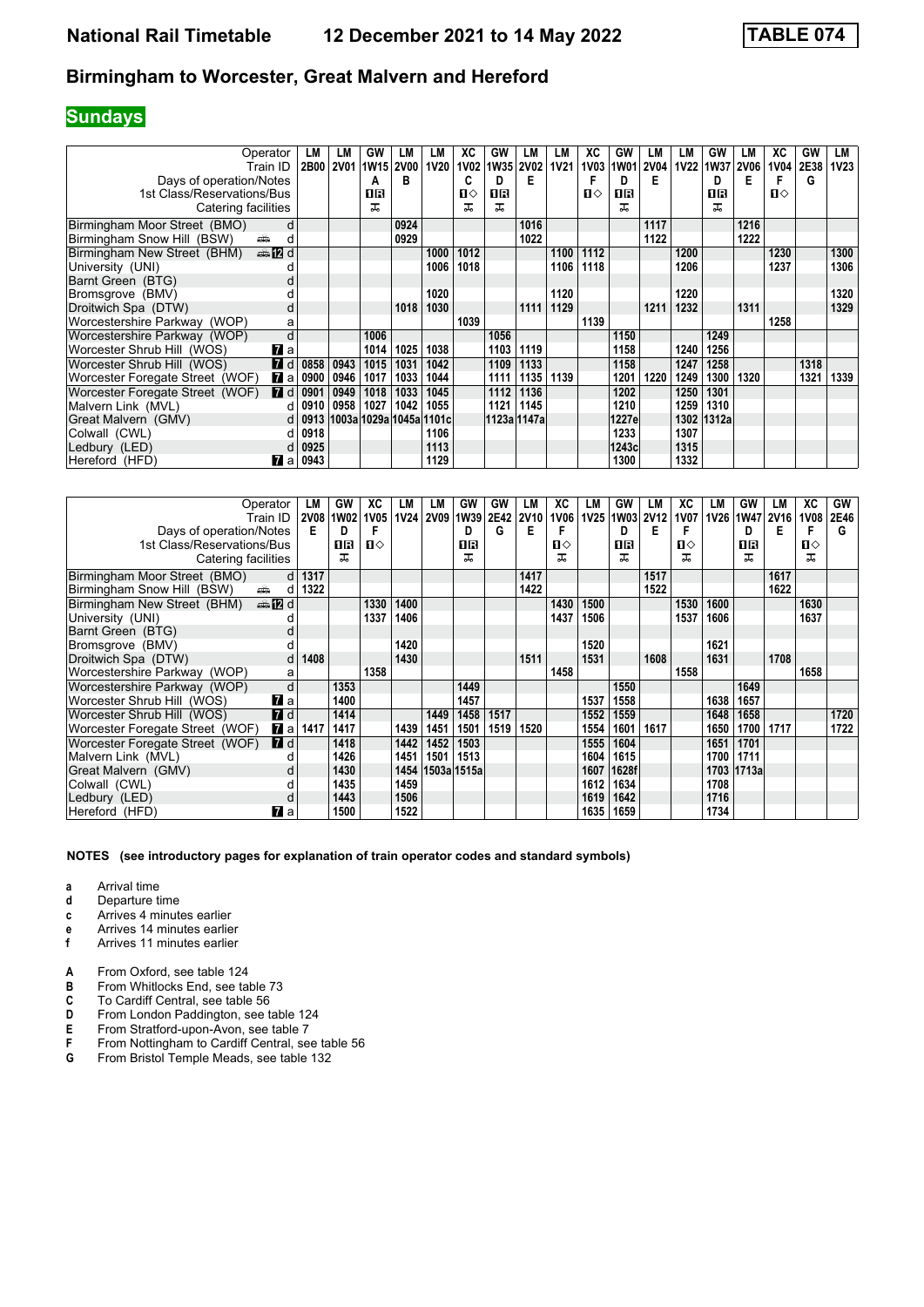## **Sundays**

| Operator<br>Train ID                              | LM<br>1V27 | LM<br><b>2V17</b> | GW<br>1W04 2V18 | LМ   | ХC<br>1V09   | LM   | GW<br>1V28 1W51 | LM<br><b>2V20</b> | XC<br>1V10 | GW<br>2E50 | LМ<br>1V29 | GW<br>1W <sub>59</sub> | LМ<br><b>2V22</b> | ХC<br>1V11 | LM   | GW<br>1V30 1W08 | LM<br><b>2V28</b> | LM<br>1V20 |
|---------------------------------------------------|------------|-------------------|-----------------|------|--------------|------|-----------------|-------------------|------------|------------|------------|------------------------|-------------------|------------|------|-----------------|-------------------|------------|
| Days of operation/Notes                           |            |                   | D               | Е    |              |      | D               | Е                 |            | G          |            | D.                     | Е                 |            |      | D               | Е                 |            |
| 1st Class/Reservations/Bus                        |            |                   | 1 R             |      | $\mathbf{u}$ |      | 1 R             |                   | $\Pi$      |            |            | ПR                     |                   | п⇔         |      | OR              |                   |            |
| Catering facilities                               |            |                   | ᠼ               |      | ᠼ            |      | ᠼ               |                   | ㅈ          |            |            | ㅈ                      |                   | ᅚ          |      | ㅈ               |                   |            |
| Birmingham Moor Street (BMO)                      | d          | 1702              |                 | 1717 |              |      |                 | 1815              |            |            |            |                        | 1915              |            |      |                 | 2015              |            |
| Birmingham Snow Hill (BSW)<br>پیش<br>d            |            | 1706              |                 | 1722 |              |      |                 | 1822              |            |            |            |                        | 1922              |            |      |                 | 2022              |            |
| <b>▲IZd</b><br>Birmingham New Street (BHM)        | 1700       |                   |                 |      | 1730         | 1800 |                 |                   | 1830       |            | 1900       |                        |                   | 1930       | 2000 |                 |                   | 2100       |
| University (UNI)                                  | 1706       |                   |                 |      | 1737         | 1806 |                 |                   | 1837       |            | 1906       |                        |                   | 1937       | 2006 |                 |                   | 2106       |
| Barnt Green (BTG)                                 |            |                   |                 |      |              |      |                 |                   |            |            |            |                        |                   |            |      |                 |                   |            |
| Bromsgrove (BMV)                                  | 1721<br>d  |                   |                 |      |              | 1820 |                 |                   |            |            | 1920       |                        |                   |            | 2020 |                 |                   | 2120       |
| Droitwich Spa (DTW)                               | 1731<br>d  | 1745              |                 | 1811 |              | 1832 |                 | 1911              |            |            | 1931       |                        | 2009              |            | 2030 |                 | 2109              | 2130       |
| Worcestershire Parkway (WOP)<br>a                 |            |                   |                 |      | 1758         |      |                 |                   | 1858       |            |            |                        |                   | 1958       |      |                 |                   |            |
| d<br>Worcestershire Parkway (WOP)                 |            |                   | 1752            |      |              |      | 1850            |                   |            |            |            | 1949                   |                   |            |      | 2053            |                   |            |
| Worcester Shrub Hill (WOS)<br>$\mathbf{z}$ a      |            | 1752              | 1801            |      |              | 1841 | 1858            | 1919              |            |            | 1939       | 1957                   | 2017              |            | 2044 |                 | 2103 2117         | 2138       |
| 7d<br>Worcester Shrub Hill (WOS)                  |            |                   | 1802            |      |              | 1848 | 1859            |                   |            | 1920       | 1948       | 1958                   |                   |            | 2059 | 2104            | 2122              | 2142       |
| Worcester Foregate Street (WOF)<br>$\mathbf{z}$ a | 1739       |                   | 1804            | 1821 |              | 1850 | 1901            |                   |            | 1922       | 1950       | 2000                   |                   |            | 2101 | 2106            | 2124              | 2145       |
| <b>7</b> d<br>Worcester Foregate Street (WOF)     |            |                   | 1806            |      |              | 1851 | 1902            |                   |            |            | 1951       | 2001                   |                   |            |      | 2108            | 2124              | 2145       |
| Malvern Link (MVL)                                |            |                   | 1815            |      |              | 1900 | 1911            |                   |            |            | 2000       | 2010                   |                   |            |      | 2117            | 2134              | 2154       |
| Great Malvern (GMV)                               |            |                   | 1829g           |      |              |      | 1903 1913a      |                   |            |            |            | 2003 2012a             |                   |            |      |                 | 2125h 2137a       | 2157       |
| Colwall (CWL)                                     |            |                   | 1835            |      |              | 1908 |                 |                   |            |            | 2008       |                        |                   |            |      | 2131            |                   | 2203       |
| Ledbury (LED)                                     |            |                   | 1843            |      |              | 1915 |                 |                   |            |            | 2015       |                        |                   |            |      | 2139            |                   | 2210       |
| $\mathbf{z}$ a<br>Hereford (HFD)                  |            |                   | 1859            |      |              | 1932 |                 |                   |            |            | 2031       |                        |                   |            |      | 2155            |                   | 2229       |

| Operator<br>Train ID                                      | GW         | LМ<br>1W73 2V30 | LМ    | GW<br>1V21   1W77   1V22 | LМ   | LМ<br>2V32 | GW<br>1W79 |
|-----------------------------------------------------------|------------|-----------------|-------|--------------------------|------|------------|------------|
| Days of operation/Notes                                   | D          |                 |       | D                        |      |            | D          |
| 1st Class/Reservations/Bus                                | 1R         |                 |       | 1R                       |      |            | 0 R        |
| Catering facilities                                       | ᅚ          |                 |       |                          |      |            | ᅚ          |
| Birmingham Moor Street (BMO)<br>d                         |            | 2143            |       |                          |      | 2251       |            |
| Birmingham Snow Hill (BSW)<br>aîn<br>d                    |            | 2146            |       |                          |      | 2255       |            |
| Birmingham New Street (BHM)<br>$\oplus$ $\mathbb{Z}$<br>d |            |                 | 2200  |                          | 2230 |            |            |
| University (UNI)<br>U                                     |            |                 | 2206  |                          | 2235 |            |            |
| Barnt Green (BTG)<br>d                                    |            |                 |       |                          |      |            |            |
| Bromsgrove (BMV)<br>d                                     |            |                 | 2220  |                          | 2250 |            |            |
| Droitwich Spa (DTW)<br>d                                  |            | 2231            | 2236  |                          | 2300 | 2343       |            |
| Worcestershire Parkway (WOP)                              | a          |                 |       |                          |      |            |            |
| Worcestershire Parkway (WOP)                              | d<br>2153  |                 |       | 2249                     |      |            | 2347       |
| Worcester Shrub Hill (WOS)<br><b>7</b> lal                | 2201       | 2239            | 2245  | 2258                     | 2307 | 2351       | 2356       |
| <b>7</b> d<br>Worcester Shrub Hill (WOS)                  | 2202       |                 | 2251  |                          |      |            |            |
| Worcester Foregate Street (WOF)<br><b>7</b> al            | 2204       |                 | 2253  |                          |      |            |            |
| Worcester Foregate Street (WOF)<br>17<br>d                | 2205       |                 | 2254  |                          |      |            |            |
| Malvern Link (MVL)<br>d                                   | 2214       |                 | 2303  |                          |      |            |            |
| Great Malvern (GMV)                                       | 2216a<br>d |                 | 2305a |                          |      |            |            |
| Colwall (CWL)<br>d                                        |            |                 |       |                          |      |            |            |
| Ledbury (LED)<br>d                                        |            |                 |       |                          |      |            |            |
| Hereford (HFD)<br>7<br>a                                  |            |                 |       |                          |      |            |            |

- **a** Arrival time
- **d** Departure time
- **g** Arrives 12 minutes earlier<br>**h** Arrives 6 minutes earlier
- **K** Arrives 6 minutes earlier
- **D** From London Paddington, see table 124<br>**E** From Stratford-upon-Avon, see table 7
- **E** From Stratford-upon-Avon, see table 7
- **F** From Nottingham to Cardiff Central, see table 56
- **6** From Bristol Temple Meads, see table 132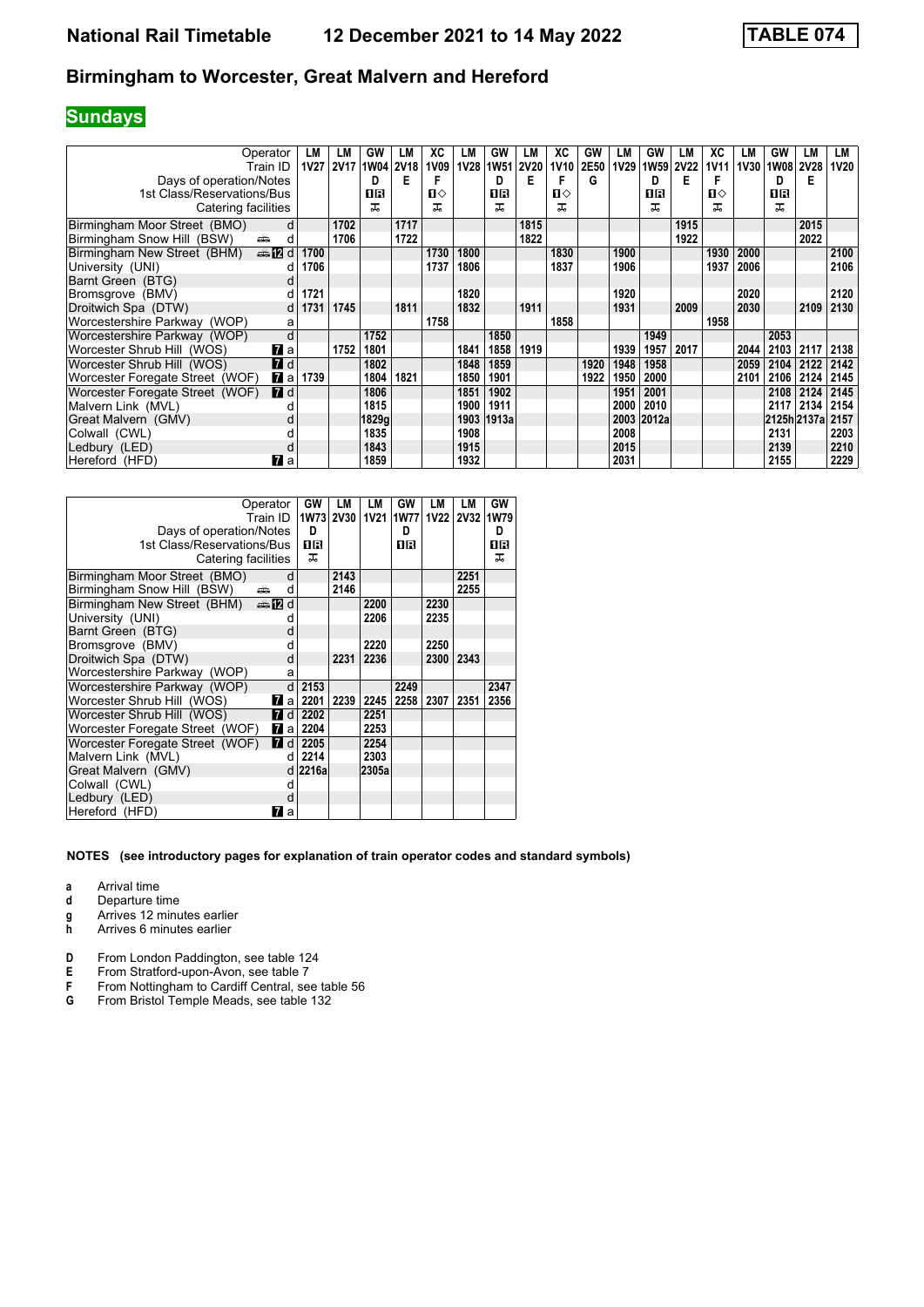# **Mondays to Fridays**

| Operator                                            | <b>GW</b> | LM   | GW   | LM   | GW   | LМ               | LM          | <b>GW</b> | GW   | LM   | ХC   | GW   | LM          | LM   | ХC   | LМ   | LМ                | GW   |
|-----------------------------------------------------|-----------|------|------|------|------|------------------|-------------|-----------|------|------|------|------|-------------|------|------|------|-------------------|------|
| Train ID                                            | 1P11      | 2C02 | 1P01 | 1M03 | 1P02 | 1M <sub>53</sub> | <b>2C06</b> | 1P16      | 2E80 | 1M41 | 1L98 | 1P03 | <b>2C10</b> | 1M56 | 1M00 | 2S16 | 1M <sub>5</sub> 7 | 1P20 |
| Days of operation/Notes                             | A         | В    | A    |      | A    |                  | в           | А         | c    |      | D    | А    | B           |      | Е    | F    |                   | A    |
| 1st Class/Reservations/Bus                          | 1 R       |      | 1 R  |      | ПR   |                  |             | 1 R       |      |      | ்ப   | 0 B  |             |      | Ⅱ♦   |      |                   | 1 R  |
| Catering facilities                                 | ᠼ         |      | ᠼ    |      | ᇁ    |                  |             | ᠼ         |      |      |      |      |             |      |      |      |                   | 굾    |
| <b>7</b> d<br>Hereford (HFD)                        |           |      | 0449 |      | 0523 |                  |             |           |      |      |      | 0643 |             | 0713 |      |      | 0732              |      |
| Ledbury (LED)                                       |           |      | 0506 |      | 0540 |                  |             |           |      |      |      | 0700 |             | 0729 |      |      | 0750              |      |
| Colwall (CWL)                                       |           |      | 0514 |      | 0547 |                  |             |           |      |      |      | 0708 |             | 0735 |      |      | 0757              |      |
| Great Malvern (GMV)                                 |           |      | 0519 | 0543 | 0553 |                  |             |           |      | 0646 |      | 0713 |             | 0740 |      |      | 0807c             |      |
| Malvern Link (MVL)                                  |           |      | 0522 | 0546 | 0556 |                  |             |           |      | 0649 |      | 0716 |             | 0743 |      |      | 0810              |      |
| Worcester Foregate Street (WOF)<br>$\mathbf{z}$ a   |           |      | 0531 | 0555 | 0605 |                  |             |           |      | 0657 |      | 0725 |             | 0751 |      |      | 0818              |      |
| $\blacksquare$ d<br>Worcester Foregate Street (WOF) |           |      | 0532 | 0602 | 0606 |                  |             |           | 0652 | 0658 |      | 0726 | 0732        | 0753 |      | 0805 | 0824              |      |
| $\mathbf{z}$ a<br>Worcester Shrub Hill (WOS)        |           |      | 0535 |      | 0609 |                  |             |           | 0654 | 0700 |      | 0729 |             |      |      |      |                   |      |
| 7d<br>Worcester Shrub Hill (WOS)                    | 0515      | 0530 | 0537 |      | 0610 | 0625             | 0633        | 0643      |      | 0705 |      | 0731 |             |      |      |      |                   | 0813 |
| Worcestershire Parkway (WOP)<br>a                   | 0520      |      | 0542 |      | 0615 |                  |             | 0648      |      |      |      | 0737 |             |      |      |      |                   | 0818 |
| Worcestershire Parkway (WOP)<br>d                   |           |      |      |      |      |                  |             |           |      |      | 0736 |      |             |      | 0814 |      |                   |      |
| Droitwich Spa (DTW)<br>d                            |           | 0538 |      | 0611 |      | 0633             | 0641        |           |      | 0713 |      |      | 0741        | 0803 |      | 0814 | 0833              |      |
| Bromsgrove (BMV)                                    |           |      |      | 0621 |      | 0643             |             |           |      | 0723 |      |      |             |      |      |      | 0842              |      |
| Barnt Green (BTG)                                   |           |      |      |      |      |                  |             |           |      |      |      |      |             |      |      |      |                   |      |
| University (UNI)                                    |           |      |      | 0639 |      | 0700             |             |           |      | 0738 | 0809 |      |             | 0827 | 0839 |      | 0900              |      |
| — 12Ba<br>Birmingham New Street (BHM)               |           |      |      | 0648 |      | 0709             |             |           |      | 0746 | 0816 |      |             | 0838 | 0845 |      | 0909              |      |
| Birmingham Snow Hill (BSW)<br><b>Report</b><br>a    |           | 0633 |      |      |      |                  | 0732        |           |      |      |      |      | 0835        |      |      | 0906 |                   |      |
| Birmingham Moor Street (BMO)<br>a                   |           | 0637 |      |      |      |                  | 0736        |           |      |      |      |      | 0839        |      |      | 0910 |                   |      |

| Operator                                          | LM        | LM   | ХC           | GW   | LM          | GW   | LM               | XC   | LM   | LМ          | GW   | LM               | ХC           | LM   | GW   | LM          | GW   | LМ   |
|---------------------------------------------------|-----------|------|--------------|------|-------------|------|------------------|------|------|-------------|------|------------------|--------------|------|------|-------------|------|------|
| Train ID                                          | 2C14      | 1M05 | <b>IM92</b>  | 2C12 | <b>2S22</b> | 1P22 | 1M <sub>58</sub> | 1M01 | 2C20 | <b>2S28</b> | 1P24 | 1M <sub>59</sub> | 1M60         | 2C26 | 1098 | <b>2S34</b> | 1P26 | 1M61 |
| Days of operation/Notes                           | в         |      | Е            | G    | F           | А    |                  | Е    | в    | F           | A    |                  | Е            | в    | н    |             | А    |      |
| 1st Class/Reservations/Bus                        |           |      | $\mathbf{u}$ |      |             | 1 R  |                  | ப⇔   |      |             | 0 R  |                  | $\mathbf{u}$ |      | R    |             | 0 R  |      |
| Catering facilities                               |           |      |              |      |             | ᅚ    |                  |      |      |             | ᠼ    |                  | ᅚ            |      |      |             | ᅚ    |      |
| <b>7</b> d<br>Hereford (HFD)                      |           |      |              |      |             |      | 0837             |      |      |             |      | 0939             |              |      |      |             |      | 1039 |
| Ledbury (LED)                                     |           |      |              |      |             |      | 0855             |      |      |             |      | 0958             |              |      |      |             |      | 1058 |
| Colwall (CWL)                                     |           |      |              |      |             |      | 0901             |      |      |             |      | 1005             |              |      |      |             |      | 1105 |
| Great Malvern (GMV)                               |           | 0836 |              | 0845 |             | 0856 | 0908             |      |      |             | 0954 | 1010             |              |      | 1041 |             | 1059 | 1110 |
| Malvern Link (MVL)                                |           | 0839 |              | 0848 |             | 0859 | 0911             |      |      |             | 0957 | 1013             |              |      | 1044 |             | 1102 | 1113 |
| Worcester Foregate Street (WOF)<br>$\mathbf{z}$ a |           | 0848 |              | 0856 |             | 0908 | 0921             |      |      |             | 1007 | 1023             |              |      | 1052 |             | 1111 | 1122 |
| <b>7</b> d<br>Worcester Foregate Street (WOF)     | 0841      | 0850 |              | 0857 |             | 0909 | 0924             |      | 0949 | 1006        | 1008 | 1024             |              | 1042 | 1053 | 1106        | 1112 | 1124 |
| Worcester Shrub Hill (WOS)<br>$\mathbf{z}$ a      |           |      |              | 0859 |             | 0912 |                  |      |      |             | 1011 |                  |              |      | 1055 |             | 1115 |      |
| $\blacksquare$ d<br>Worcester Shrub Hill (WOS)    |           |      |              |      | 0906        | 0915 |                  |      |      |             | 1016 |                  |              |      |      |             | 1116 |      |
| Worcestershire Parkway (WOP)                      | a         |      |              |      |             | 0920 |                  |      |      |             | 1021 |                  |              |      |      |             | 1121 |      |
| Worcestershire Parkway (WOP)                      | d         |      | 0914         |      |             |      |                  | 1014 |      |             |      |                  | 1114         |      |      |             |      |      |
| Droitwich Spa (DTW)                               | 0851<br>d | 0859 |              |      | 0915        |      | 0932             |      | 0958 | 1015        |      | 1033             |              | 1051 |      | 1115        |      | 1133 |
| Bromsgrove (BMV)                                  |           | 0908 |              |      |             |      | 0943             |      |      |             |      | 1043             |              |      |      |             |      | 1143 |
| Barnt Green (BTG)                                 |           |      |              |      |             |      |                  |      |      |             |      |                  |              |      |      |             |      |      |
| University (UNI)                                  |           |      | 0939         |      |             |      | 1000             | 1039 |      |             |      | 1100             | 1139         |      |      |             |      | 1200 |
| ⇔an⊠a<br>Birmingham New Street (BHM)              |           | 0937 | 0945         |      |             |      | 1008             | 1045 |      |             |      | 1109             | 1145         |      |      |             |      | 1208 |
| Birmingham Snow Hill (BSW)<br>añ.                 | 0935<br>a |      |              |      | 1005        |      |                  |      | 1036 | 1105        |      |                  |              | 1135 |      | 1205        |      |      |
| Birmingham Moor Street (BMO)                      | 0939<br>а |      |              |      | 1009        |      |                  |      | 1039 | 1109        |      |                  |              | 1139 |      | 1209        |      |      |

- **a** Arrival time
- **d** Departure time<br>**c** Arrives 6 minut
- **c** Arrives 6 minutes earlier
- **A** To London Paddington, see table 124<br>**B** To Dorridge, see table 73
- **B** To Dorridge, see table 73<br>**C** To Didcot Parkway, see ta
- **C** To Didcot Parkway, see table 124
- **D** From Bristol Temple Meads to Stansted Airport, see table 54
- **E** From Cardiff Central to Nottingham, see table 56<br>**F** To Whitlocks End, see table 73
- **F** To Whitlocks End, see table  $\overline{73}$ <br>**G** To Westbury, see table 133
- **G** To Westbury, see table 133
- **H** To Brighton, see table 133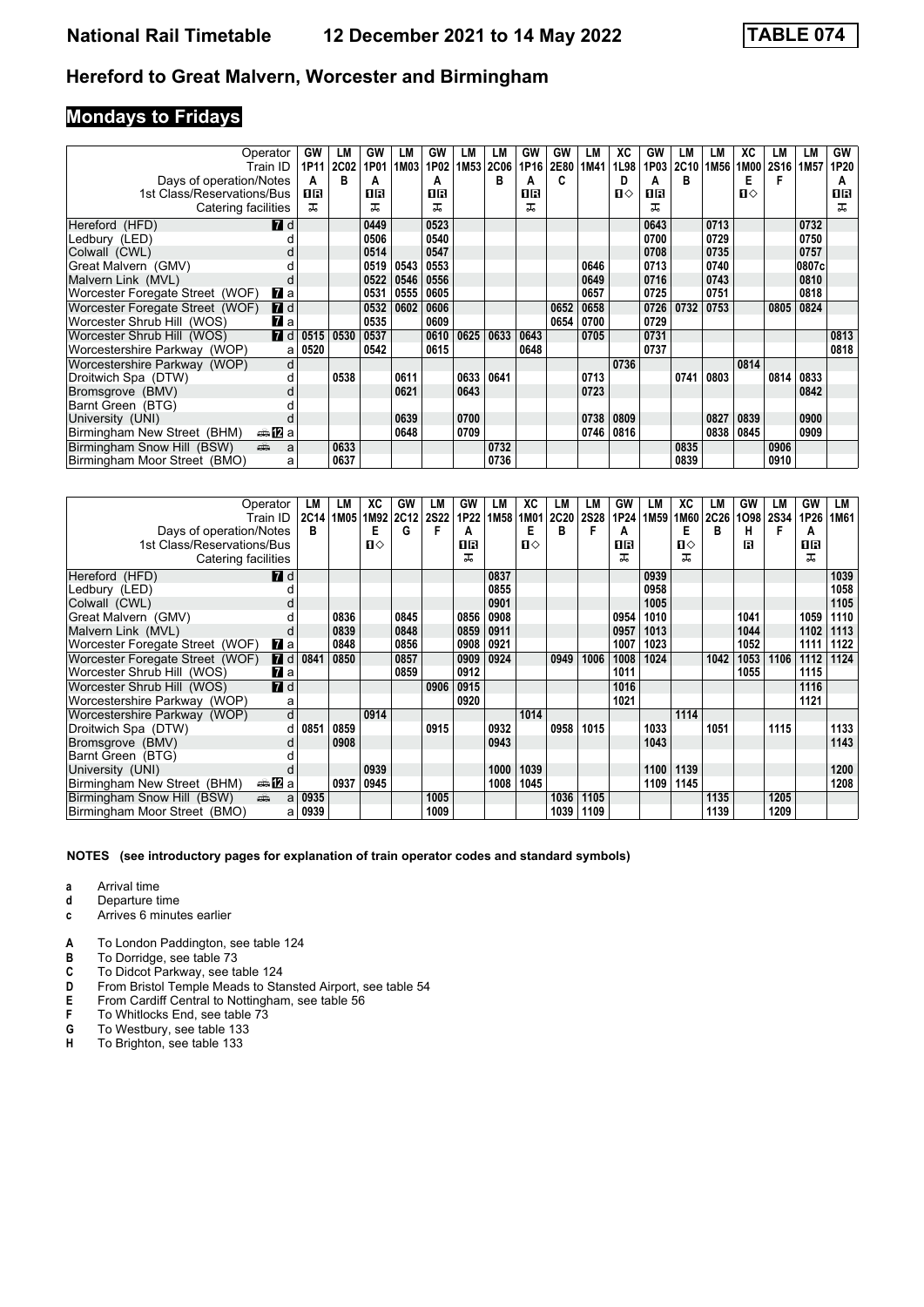## **Mondays to Fridays**

| Operator<br>Train ID                                                                                                                                                                                                                                              | ХC           | LM<br>1M94 2C32 | LM<br><b>2S40</b> | GW<br>1P28 | LM<br>1M63 | ХC<br>1M64   | LM<br><b>2C38</b> | GW<br>2078 | LM<br><b>2S46</b> | LM<br>1M66 | GW<br>1P30 | LM<br><b>2C44</b> | XC<br>1M99 | GW<br>1P04 | LM<br><b>2S52</b> | LM<br>1M67 | ХC<br>1M68   | LM<br><b>2C50</b> |
|-------------------------------------------------------------------------------------------------------------------------------------------------------------------------------------------------------------------------------------------------------------------|--------------|-----------------|-------------------|------------|------------|--------------|-------------------|------------|-------------------|------------|------------|-------------------|------------|------------|-------------------|------------|--------------|-------------------|
| Days of operation/Notes                                                                                                                                                                                                                                           | Е            | в               | F                 | А          |            | Е            | в                 |            |                   |            | A          | в                 | Е          | А          | F                 |            | Е            | в                 |
| 1st Class/Reservations/Bus                                                                                                                                                                                                                                        | $\mathbf{u}$ |                 |                   | OR         |            | $\mathbf{n}$ |                   | R          |                   |            | ПR         |                   | п⇔         | OR         |                   |            | $\mathbf{n}$ |                   |
| Catering facilities                                                                                                                                                                                                                                               |              |                 |                   | ᠼ          |            | ᅚ            |                   |            |                   |            | ᅚ          |                   | ᠼ          | ᅚ          |                   |            | ᅚ            |                   |
| <b>7</b> d<br>Hereford (HFD)                                                                                                                                                                                                                                      |              |                 |                   |            | 1139       |              |                   |            |                   | 1239       |            |                   |            | 1318       |                   | 1341       |              |                   |
| Ledbury (LED)                                                                                                                                                                                                                                                     |              |                 |                   |            | 1158e      |              |                   |            |                   | 1258       |            |                   |            | 1335       |                   | 1400       |              |                   |
| Colwall (CWL)                                                                                                                                                                                                                                                     |              |                 |                   |            | 1205       |              |                   |            |                   | 1305       |            |                   |            | 1342       |                   | 1405       |              |                   |
| Great Malvern (GMV)                                                                                                                                                                                                                                               |              |                 |                   | 1155       | 1210       |              |                   | 1242       |                   | 1310       |            |                   |            | 1352c      |                   | 1410       |              |                   |
| Malvern Link (MVL)                                                                                                                                                                                                                                                |              |                 |                   | 1158       | 1213       |              |                   | 1245       |                   | 1313       |            |                   |            | 1355       |                   | 1413       |              |                   |
| Worcester Foregate Street (WOF)<br>$\mathbf{z}$ a                                                                                                                                                                                                                 |              |                 |                   | 1207       | 1222       |              |                   | 1253       |                   | 1322       |            |                   |            | 1404       |                   | 1423       |              |                   |
| <b>7</b> d<br>Worcester Foregate Street (WOF)                                                                                                                                                                                                                     |              | 1142            | 1206              | 1208       | 1224       |              | 1242              | 1254       |                   | 1324       |            | 1342              |            | 1405       | 1406              | 1424       |              | 1442              |
| $\mathbf{z}$ a<br>Worcester Shrub Hill (WOS)                                                                                                                                                                                                                      |              |                 |                   | 1211       |            |              |                   | 1256       |                   |            |            |                   |            | 1408       |                   |            |              |                   |
| 7d<br>Worcester Shrub Hill (WOS)                                                                                                                                                                                                                                  |              |                 |                   | 1217       |            |              |                   |            | 1308              |            | 1316       |                   |            | 1414       |                   |            |              |                   |
| Worcestershire Parkway (WOP)<br>a                                                                                                                                                                                                                                 |              |                 |                   | 1222       |            |              |                   |            |                   |            | 1321       |                   |            | 1419       |                   |            |              |                   |
| d<br>Worcestershire Parkway (WOP)                                                                                                                                                                                                                                 | 1214         |                 |                   |            |            | 1314         |                   |            |                   |            |            |                   | 1414       |            |                   |            | 1514         |                   |
| Droitwich Spa (DTW)<br>d                                                                                                                                                                                                                                          |              | 1151            | 1215              |            | 1233       |              | 1251              |            | 1316              | 1333       |            | 1351              |            |            | 1415              | 1433       |              | 1451              |
| Bromsgrove (BMV)                                                                                                                                                                                                                                                  |              |                 |                   |            | 1243       |              |                   |            |                   | 1342       |            |                   |            |            |                   | 1443       |              |                   |
| Barnt Green (BTG)                                                                                                                                                                                                                                                 |              |                 |                   |            |            |              |                   |            |                   |            |            |                   |            |            |                   |            |              |                   |
| University (UNI)                                                                                                                                                                                                                                                  | 1239         |                 |                   |            | 1300       | 1339         |                   |            |                   | 1400       |            |                   | 1439       |            |                   | 1500       | 1539         |                   |
| ⊯a Dal<br>Birmingham New Street (BHM)                                                                                                                                                                                                                             | 1245         |                 |                   |            | 1310       | 1345         |                   |            |                   | 1409       |            |                   | 1445       |            |                   | 1509       | 1545         |                   |
| Birmingham Snow Hill (BSW)<br>and the second second second second second second second second second second second second second second second second second second second second second second second second second second second second second second seco<br>a |              | 1235            | 1305              |            |            |              | 1335              |            | 1405              |            |            | 1435              |            |            | 1505              |            |              | 1535              |
| Birmingham Moor Street (BMO)<br>a                                                                                                                                                                                                                                 |              | 1239            | 1309              |            |            |              | 1339              |            | 1409              |            |            | 1439              |            |            | 1509              |            |              | 1539              |

| Operator<br>Train ID                           | GW<br>2080 | LM<br><b>2S58</b> | GW<br>1P34 | LM<br>1M89 | LМ<br><b>2C56</b> | ХC<br>1M98 | GW<br>1P05 | LM<br>2S64 | LМ<br>1M72 | LМ<br>2C24 | GW<br>1P38 | ХC<br>1M73 | GW<br><b>2C28</b> | LM<br>2S72 | LМ<br>1M92 | GW<br>1P39 | LM<br>2H28 | GW<br>1P40 |
|------------------------------------------------|------------|-------------------|------------|------------|-------------------|------------|------------|------------|------------|------------|------------|------------|-------------------|------------|------------|------------|------------|------------|
| Days of operation/Notes                        | J          | F                 | A          |            | в                 | Е          | А          |            |            | в          | A          | Е          | G                 |            |            | А          | Κ          | A          |
| 1st Class/Reservations/Bus                     | R          |                   | 1R         |            |                   | ்ப         | 0 B        |            |            |            | 0 B        | ப⇔         |                   |            |            | 1 R        |            | 1 R        |
| Catering facilities                            |            |                   | ᅚ          |            |                   | ᠼ          | ᅚ          |            |            |            | ᠼ          | ᠼ          |                   |            |            | ᅚ          |            | ᠼ          |
| <b>7</b> d<br>Hereford (HFD)                   |            |                   |            | 1439       |                   |            | 1518       |            | 1539       |            |            |            |                   |            | 1639       |            |            |            |
| Ledbury (LED)                                  |            |                   |            | 1458       |                   |            | 1535       |            | 1558       |            |            |            |                   |            | 1658       |            |            |            |
| Colwall (CWL)                                  |            |                   |            | 1505       |                   |            | 1542       |            | 1605       |            |            |            |                   |            | 1705       |            |            |            |
| Great Malvern (GMV)                            |            |                   |            | 1510       |                   |            | 1555f      |            | 1610       |            | 1631       |            | 1643              |            | 1710       |            |            |            |
| Malvern Link (MVL)                             |            |                   |            | 1513       |                   |            | 1558       |            | 1613       |            | 1634       |            | 1646              |            | 1713       |            |            |            |
| Worcester Foregate Street (WOF)<br><b>77</b> а |            |                   |            | 1522       |                   |            | 1608       |            | 1622       |            | 1643       |            | 1654              |            | 1721       |            |            |            |
| $I$ d<br>Worcester Foregate Street (WOF)       | 1453       |                   | 1516       | 1524       | 1542              |            | 1609       | 1611       | 1624       | 1642       | 1644       |            | 1655              | 1706       | 1724       | 1726       | 1742       | 1758       |
| $\mathbf{z}$ a<br>Worcester Shrub Hill (WOS)   | 1455       |                   | 1519       |            |                   |            | 1612       |            |            |            | 1647       |            | 1657              |            |            | 1729       |            | 1800       |
| 7d<br>Worcester Shrub Hill (WOS)               |            | 1506              | 1520       |            |                   |            | 1613       |            |            |            | 1653       |            |                   |            |            | 1730       |            | 1803       |
| Worcestershire Parkway (WOP)<br>a              |            |                   | 1525       |            |                   |            | 1618       |            |            |            | 1658       |            |                   |            |            | 1735       |            | 1808       |
| Worcestershire Parkway (WOP)<br>d              |            |                   |            |            |                   | 1614       |            |            |            |            |            | 1714       |                   |            |            |            |            |            |
| Droitwich Spa (DTW)                            |            | 1514              |            | 1533       | 1551              |            |            | 1620       | 1634       | 1651       |            |            |                   | 1715       | 1733       |            | 1751       |            |
| Bromsgrove (BMV)                               |            |                   |            | 1543       |                   |            |            |            | 1643       |            |            |            |                   |            | 1742       |            |            |            |
| Barnt Green (BTG)                              |            |                   |            |            |                   |            |            |            | 1650       |            |            |            |                   |            |            |            |            |            |
| University (UNI)                               |            |                   |            | 1600       |                   | 1639       |            |            | 1700       |            |            | 1739       |                   |            | 1800       |            |            |            |
| ⊯anZa<br>Birmingham New Street (BHM)           |            |                   |            | 1610       |                   | 1645       |            |            | 1710       |            |            | 1745       |                   |            | 1809       |            |            |            |
| Birmingham Snow Hill (BSW)<br>پېښ<br>a         |            | 1605              |            |            | 1635              |            |            | 1710       |            | 1735       |            |            |                   | 1805       |            |            | 1841       |            |
| Birmingham Moor Street (BMO)<br>a              |            | 1609              |            |            | 1639              |            |            | 1713       |            | 1738       |            |            |                   | 1809       |            |            | 1848       |            |

- **a** Arrival time
- **d** Departure time<br>**c** Arrives 6 minut
- **c** Arrives 6 minutes earlier
- **e** Arrives 3 minutes earlier<br>**f** Arrives 9 minutes earlier
- **Arrives 9 minutes earlier**
- **A** To London Paddington, see table 124
- **B** To Dorridge, see table 73
- **E** From Cardiff Central to Nottingham, see table 56<br>**F** To Whitlocks End, see table 73
- **F** To Whitlocks End, see table  $\overline{73}$ <br>**G** To Westbury, see table 133
- **G** To Westbury, see table 133
- **J** To Weymouth, see table 133
- **K** To Leamington Spa, see table 73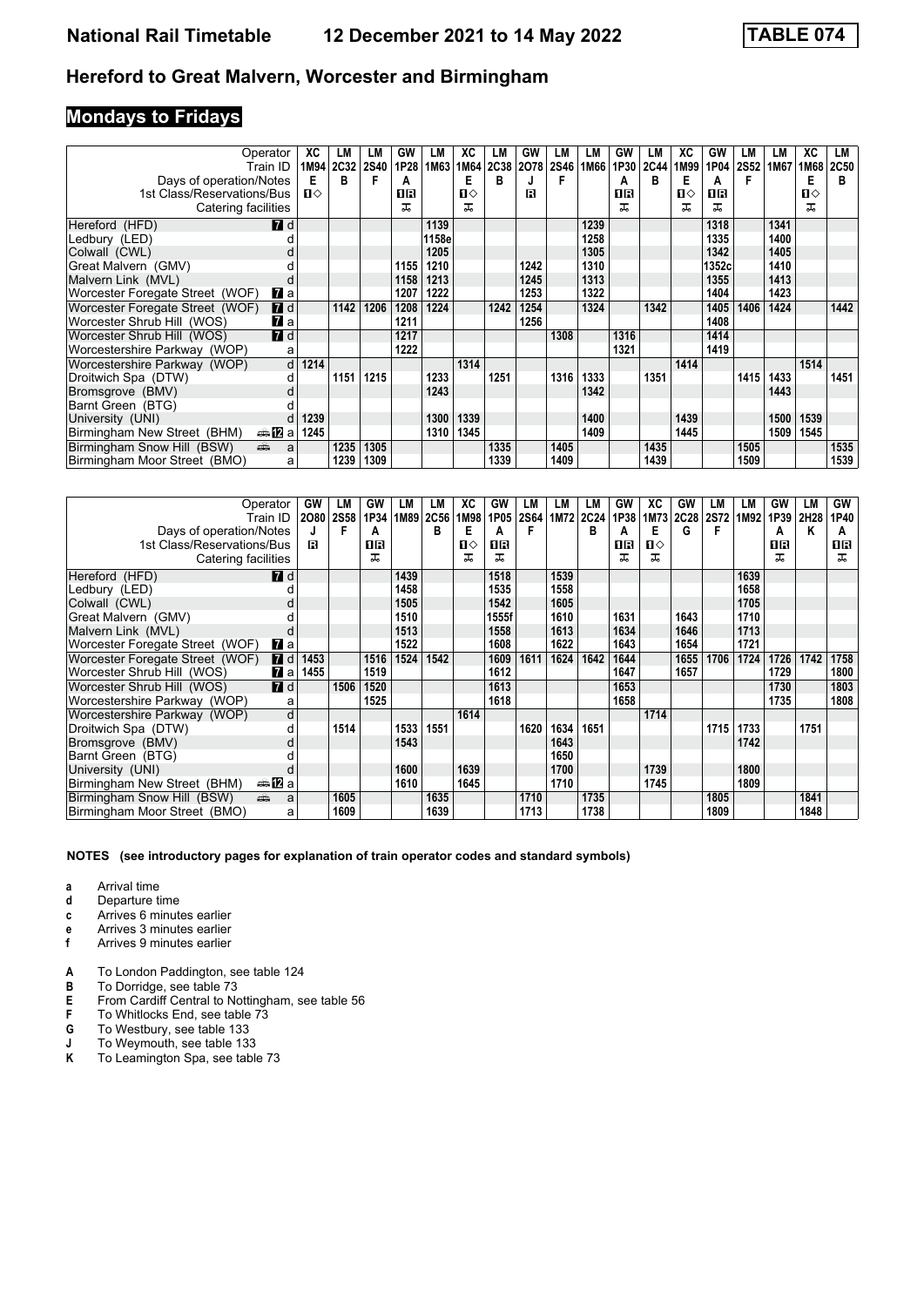## **Mondays to Fridays**

| Operator                                            | ХC           | LM          | LM        | LМ   | LM   | ХC   | GW               | LM   | GW   | LM   | LМ   | GW   | ХC           | LM          | LМ    | GW   | LМ          | GW          |
|-----------------------------------------------------|--------------|-------------|-----------|------|------|------|------------------|------|------|------|------|------|--------------|-------------|-------|------|-------------|-------------|
| Train ID                                            | 1M75         | <b>2S76</b> | 1M76 2C70 |      | 1M80 | 1M95 | 2T <sub>32</sub> | 2B88 | 1P42 | 1M78 | 2C72 | 1P44 | 1M84         | <b>2S86</b> | 1M82  | 1P46 | <b>2S90</b> | <b>2C36</b> |
| Days of operation/Notes                             | Е            | F           |           | в    |      | Е    |                  |      | А    |      | B    | A    | Е            | М           |       | А    | М           | G           |
| 1st Class/Reservations/Bus                          | $\mathbf{u}$ |             |           |      |      | ்ப   |                  |      | OR   |      |      | 0 B  | $\mathbf{u}$ |             |       | 1R   |             |             |
| Catering facilities                                 | ᠼ            |             |           |      |      | ᅚ    |                  |      | ᠼ    |      |      | ᅚ    |              |             |       | ㅈ    |             |             |
| <b>7</b> d<br>Hereford (HFD)                        |              |             | 1739      |      |      |      |                  |      |      | 1848 |      |      |              |             | 1951  |      |             |             |
| Ledbury (LED)                                       |              |             | 1758      |      |      |      |                  |      |      | 1904 |      |      |              |             | 2007  |      |             |             |
| Colwall (CWL)                                       |              |             | 1805      |      |      |      |                  |      |      | 1910 |      |      |              |             | 2013  |      |             |             |
| Great Malvern (GMV)                                 |              |             | 1810      |      |      |      |                  |      | 1905 | 1915 |      | 1946 |              |             | 2019  |      |             | 2116        |
| Malvern Link (MVL)<br>d                             |              |             | 1813      |      |      |      |                  |      | 1908 | 1918 |      | 1949 |              |             | 2022  |      |             | 2119        |
| Worcester Foregate Street (WOF)<br>$\mathbf{z}$ a   |              |             | 1823      |      |      |      |                  |      | 1917 | 1926 |      | 1958 |              |             | 2030  |      |             | 2127        |
| $\blacksquare$ d<br>Worcester Foregate Street (WOF) |              |             | 1824      | 1842 |      |      | 1853             |      | 1918 | 1928 | 1942 | 1959 |              | 2020        | 2033  | 2100 | 2120        | 2129        |
| Worcester Shrub Hill (WOS)<br>$\mathbf{z}$ a        |              |             |           |      |      |      | 1855             |      | 1921 |      |      | 2002 |              |             |       | 2103 |             | 2131        |
| 7d<br>Worcester Shrub Hill (WOS)                    |              | 1806        |           |      | 1850 |      |                  | 1913 |      |      |      | 2003 |              |             |       | 2104 |             |             |
| Worcestershire Parkway (WOP)<br>a                   |              |             |           |      |      |      |                  |      |      |      |      | 2008 |              |             |       | 2109 |             |             |
| d<br>Worcestershire Parkway (WOP)                   | 1814         |             |           |      |      | 1914 |                  |      |      |      |      |      | 2014         |             |       |      |             |             |
| Droitwich Spa (DTW)                                 |              | 1815        | 1833      | 1851 | 1858 |      |                  | 1921 |      | 1937 | 1951 |      |              | 2029        | 2042  |      | 2129        |             |
| Bromsgrove (BMV)<br>d                               |              |             | 1842      |      | 1908 |      |                  |      |      | 1947 |      |      |              |             | 2052  |      |             |             |
| Barnt Green (BTG)                                   |              |             |           |      |      |      |                  |      |      |      |      |      |              |             |       |      |             |             |
| University (UNI)                                    | 1839         |             | 1900      |      | 1924 | 1939 |                  |      |      | 2009 |      |      | 2039         |             | 2111e |      |             |             |
| Birmingham New Street (BHM)<br>⇔≞12∃a               | 1845         |             | 1909      |      | 1934 | 1945 |                  |      |      | 2019 |      |      | 2045         |             | 2120  |      |             |             |
| and a<br>Birmingham Snow Hill (BSW)<br>a            |              | 1905        |           | 1935 |      |      |                  | 2014 |      |      | 2037 |      |              | 2123        |       |      | 2225        |             |
| Birmingham Moor Street (BMO)<br>a                   |              | 1909        |           | 1940 |      |      |                  |      |      |      | 2041 |      |              | 2130        |       |      | 2230        |             |

|                                 | Operator<br>Train ID      | XC<br>1M85   | LМ<br>1M90 | LМ<br>1M70 | LМ<br>2S94 | ХC<br>1M87   | GW<br>1P06 | LM<br>1B86 |
|---------------------------------|---------------------------|--------------|------------|------------|------------|--------------|------------|------------|
| Days of operation/Notes         |                           | Е            |            |            | F          | N            | A          |            |
| 1st Class/Reservations/Bus      |                           | $\mathbf{n}$ |            |            |            | $\mathbf{u}$ | 1R         |            |
| Catering facilities             |                           |              |            |            |            |              | ᅚ          |            |
| Hereford (HFD)                  | <b>7</b> d                |              | 2058       | 2128       |            |              | 2200       | 2259       |
| Ledbury (LED)                   | d                         |              | 2114       | 2145       |            |              | 2217       | 2315       |
| Colwall (CWL)                   | d                         |              | 2120       | 2152       |            |              | 2224       | 2322       |
| Great Malvern (GMV)             |                           |              | 2126       | 2157       |            |              | 2229       | 2327       |
| Malvern Link (MVL)              | d                         |              | 2129       | 2200       |            |              | 2232       | 2330       |
| Worcester Foregate Street (WOF) | <b>7</b> a                |              | 2137       | 2209       |            |              | 2241       | 2339       |
| Worcester Foregate Street (WOF) | $\blacksquare$ d          |              | 2138       | 2210       | 2223       |              | 2242       | 2340       |
| Worcester Shrub Hill (WOS)      | <b>и</b> а                |              | 2140       |            | 2225       |              | 2245       | 2348       |
| Worcester Shrub Hill (WOS)      | <b>7</b> d                |              | 2150       |            | 2230       |              | 2251       |            |
| Worcestershire Parkway (WOP)    | a                         |              |            |            |            |              | 2257       |            |
| Worcestershire Parkway (WOP)    | d                         | 2120         |            |            |            | 2232         |            |            |
| Droitwich Spa (DTW)             | d                         |              | 2158       | 2219       | 2238       |              |            |            |
| Bromsgrove (BMV)                | d                         |              |            | 2229       |            |              |            |            |
| Barnt Green (BTG)               | d                         |              |            |            |            |              |            |            |
| University (UNI)                |                           | 2146         |            | 2249       |            |              |            |            |
| Birmingham New Street (BHM)     | $\oplus$ $\mathbb D$<br>a | 2154         | 2239       | 2255       |            | 2305         |            |            |
| Birmingham Snow Hill (BSW)      | پېښ<br>a                  |              |            |            | 2333       |              |            |            |
| Birmingham Moor Street (BMO)    | a                         |              |            |            | 2336       |              |            |            |

- **a** Arrival time
- **d** Departure time<br>**e** Arrives 3 minut
- **e** Arrives 3 minutes earlier
- **A** To London Paddington, see table 124<br>**B** To Dorridge, see table 73
- **B** To Dorridge, see table 73<br>**E** From Cardiff Central to No
- **E** From Cardiff Central to Nottingham, see table 56<br>**F** To Whitlocks End. see table 73
- To Whitlocks End, see table 73
- **6** To Westbury, see table 133
- **L** To Bristol Temple Meads, see table 132<br>**M** To Stratford-upon-Avon, see table 73
- **0** To Stratford-upon-Avon, see table 73<br>**N** From Cardiff Central, see table 132 **From Cardiff Central, see table 132**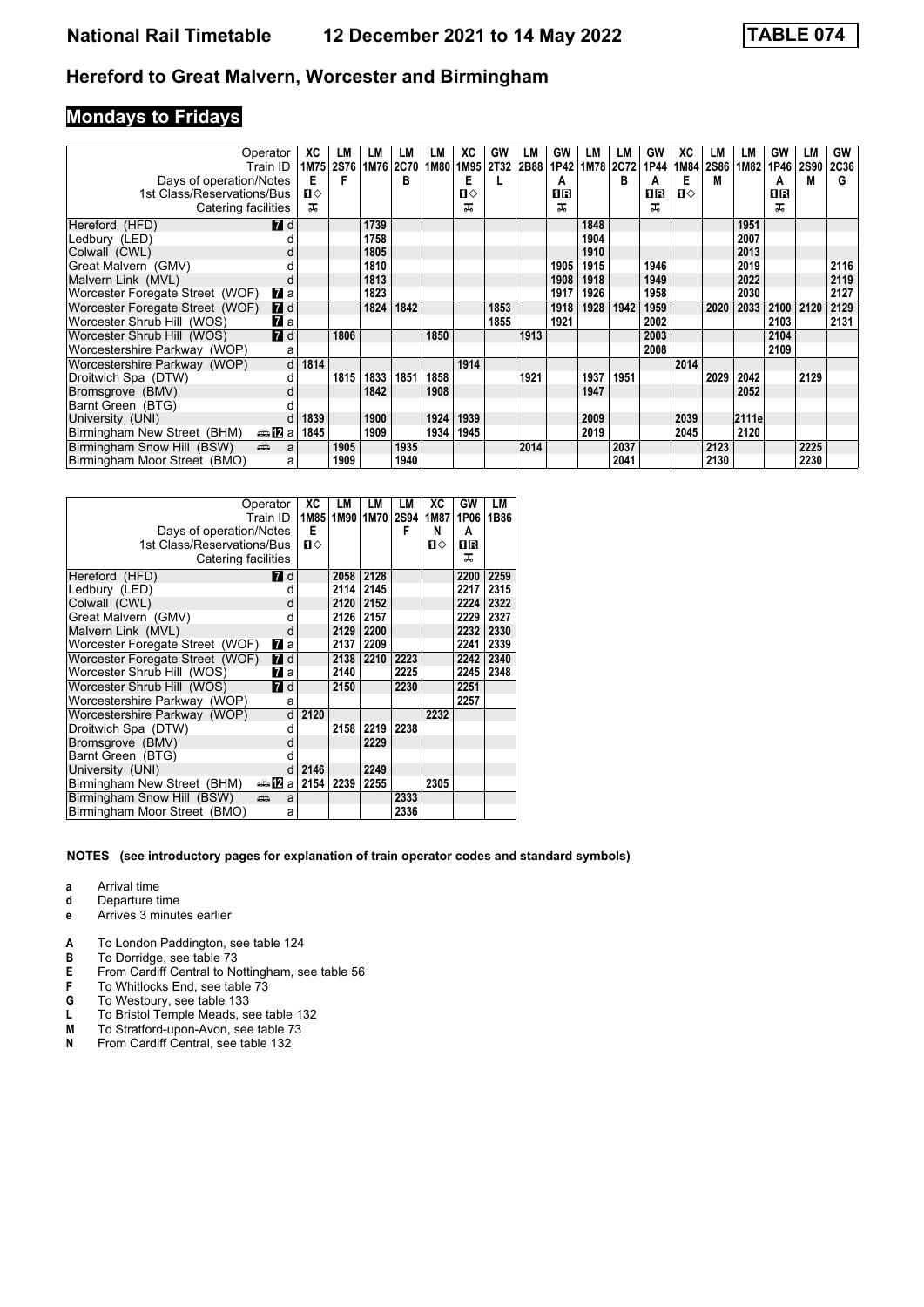## **Saturdays**

| Operator<br>Train ID                 | LM<br><b>2C02</b> | LM<br>1M20 | GW<br>1P11 | LM<br><b>2S06</b> | LМ<br>1M50 | GW<br>2T72 | LM<br><b>2S10</b> | GW<br>1P13 | ХC<br>1L00   | LM<br><b>2S12</b> | LМ<br>1M <sub>52</sub> | ХC<br>1M00 | GW<br>1P15 | LM<br><b>2S16</b> | LM<br>1M <sub>55</sub> | GW<br>1P66 | ХC<br>1M92 | LM<br><b>2C14</b> |
|--------------------------------------|-------------------|------------|------------|-------------------|------------|------------|-------------------|------------|--------------|-------------------|------------------------|------------|------------|-------------------|------------------------|------------|------------|-------------------|
| Days of operation/Notes              | A                 |            | в          | c                 |            | D          | Е                 | в          |              | c                 |                        | G          | в          | Е                 |                        | в          | G          | A                 |
| 1st Class/Reservations/Bus           |                   |            | OR         |                   |            |            |                   | 0R         | $\mathbf{n}$ |                   |                        | п⇔         | 1R         |                   |                        | 16         | $\Pi$      |                   |
| Catering facilities                  |                   |            |            |                   |            |            |                   | ᅚ          |              |                   |                        |            | ᅚ          |                   |                        | ᅚ          |            |                   |
| Hereford (HFD)                       | <b>7</b> d        |            |            |                   |            |            |                   | 0618       |              |                   | 0639                   |            | 0713       |                   | 0737                   |            |            |                   |
| Ledbury (LED)                        |                   |            |            |                   |            |            |                   | 0635       |              |                   | 0659e                  |            | 0730       |                   | 0759f                  |            |            |                   |
| Colwall (CWL)                        |                   |            |            |                   |            |            |                   | 0642       |              |                   | 0706                   |            | 0737       |                   | 0805                   |            |            |                   |
| Great Malvern (GMV)                  |                   |            | 0554       |                   | 0617       | 0636       |                   | 0654h      |              |                   | 0711                   |            | 0743       |                   | 0810                   |            |            |                   |
| Malvern Link (MVL)                   |                   |            | 0558       |                   | 0620       | 0639       |                   | 0657       |              |                   | 0714                   |            | 0746       |                   | 0813                   |            |            |                   |
| Worcester Foregate Street (WOF)      | $\mathbf{z}$ a    |            | 0607       |                   | 0627       | 0648       |                   | 0706       |              |                   | 0722                   |            | 0755       |                   | 0821                   |            |            |                   |
| Worcester Foregate Street (WOF)      | <b>7</b> d        |            | 0608       |                   | 0628       | 0649       |                   | 0708       |              | 0720              | 0723                   |            | 0756       | 0808              | 0822                   | 0825       |            | 0842              |
| Worcester Shrub Hill (WOS)           | $\mathbf{z}$ a    |            | 0611       |                   |            | 0651       |                   | 0711       |              |                   | 0725                   |            | 0759       |                   |                        | 0828       |            |                   |
| 7d<br>Worcester Shrub Hill (WOS)     | 0545              | 0607       | 0612       | 0621              |            |            | 0701              | 0712       |              |                   | 0731                   |            | 0810       |                   |                        | 0830       |            |                   |
| Worcestershire Parkway (WOP)         | a                 |            | 0617       |                   |            |            |                   | 0717       |              |                   |                        |            | 0815       |                   |                        | 0835       |            |                   |
| Worcestershire Parkway (WOP)         | d                 |            |            |                   |            |            |                   |            | 0733         |                   |                        | 0814       |            |                   |                        |            | 0914       |                   |
| Droitwich Spa (DTW)                  | 0553<br>d         | 0615       |            | 0629              | 0637       |            | 0709              |            |              | 0729              | 0739                   |            |            |                   | 0817 0833el            |            |            | 0851              |
| Bromsgrove (BMV)                     |                   |            |            |                   | 0647       |            |                   |            |              |                   | 0747                   |            |            |                   | 0843                   |            |            |                   |
| Barnt Green (BTG)                    |                   |            |            |                   |            |            |                   |            |              |                   |                        |            |            |                   |                        |            |            |                   |
| University (UNI)                     |                   |            |            |                   | 0709       |            |                   |            | 0800         |                   | 0809                   | 0839       |            |                   | 0859                   |            | 0939       |                   |
| Birmingham New Street (BHM)<br>⇔anZa |                   | 0645       |            |                   | 0719       |            |                   |            | 0806         |                   | 0819                   | 0845       |            |                   | 0908                   |            | 0945       |                   |
| dia 1<br>Birmingham Snow Hill (BSW)  | 0649<br>a         |            |            | 0724              |            |            | 0805              |            |              | 0821              |                        |            |            | 0906              |                        |            |            | 0935              |
| Birmingham Moor Street (BMO)         | 0652<br>a         |            |            | 0727              |            |            | 0809              |            |              | 0829              |                        |            |            | 0909              |                        |            |            | 0939              |

| Operator<br>Train ID                                                                                                                                                                                                                                              | GW<br>2C10 | GW<br>1P17 | LМ<br><b>2S22</b> | LM<br>1M <sub>58</sub> | LM<br>2C20 | LM<br>1M03 | XC<br>1M01   | LM<br><b>2S28</b> | GW<br>1P19 | LМ<br>1M <sub>59</sub> | ХC<br>1M60 | LМ<br>2C26 | GW<br>2C13 | GW<br>1P21 | LМ<br><b>2S34</b> | LМ<br>1M61 | ХC           | LМ<br>1M94 2C32 |
|-------------------------------------------------------------------------------------------------------------------------------------------------------------------------------------------------------------------------------------------------------------------|------------|------------|-------------------|------------------------|------------|------------|--------------|-------------------|------------|------------------------|------------|------------|------------|------------|-------------------|------------|--------------|-----------------|
| Days of operation/Notes                                                                                                                                                                                                                                           | н          | в          | Е                 |                        | A          |            | G            | Е                 | в          |                        | G          | A          | н          | в          | Е                 |            | G            | A               |
| 1st Class/Reservations/Bus                                                                                                                                                                                                                                        |            | 1R         |                   |                        |            |            | $\mathbf{u}$ |                   | 1R         |                        | п⇔         |            |            | OR         |                   |            | $\mathbf{u}$ |                 |
| Catering facilities                                                                                                                                                                                                                                               |            | ᠼ          |                   |                        |            |            |              |                   | ᅚ          |                        | ᠼ          |            |            | ᅚ          |                   |            |              |                 |
| <b>7</b> d<br>Hereford (HFD)                                                                                                                                                                                                                                      |            |            |                   | 0839                   |            |            |              |                   |            | 0938                   |            |            |            |            |                   | 1039       |              |                 |
| Ledbury (LED)                                                                                                                                                                                                                                                     |            |            |                   | 0858                   |            |            |              |                   |            | 0958e                  |            |            |            |            |                   | 1058       |              |                 |
| Colwall (CWL)                                                                                                                                                                                                                                                     |            |            |                   | 0905                   |            |            |              |                   |            | 1005                   |            |            |            |            |                   | 1105       |              |                 |
| Great Malvern (GMV)                                                                                                                                                                                                                                               |            | 0850       |                   | 0910                   |            |            |              |                   | 0958       | 1010                   |            |            |            | 1050       |                   | 1110       |              |                 |
| Malvern Link (MVL)                                                                                                                                                                                                                                                |            | 0854       |                   | 0913                   |            |            |              |                   | 1002       | 1013                   |            |            |            | 1054       |                   | 1113       |              |                 |
| Worcester Foregate Street (WOF)<br>$\mathbf{z}$ a                                                                                                                                                                                                                 |            | 0903       |                   | 0922                   |            |            |              |                   | 1011       | 1022                   |            |            |            | 1103       |                   | 1122       |              |                 |
| Worcester Foregate Street (WOF)<br><b>7</b> d                                                                                                                                                                                                                     | 0853       | 0904       | 0906              | 0924                   | 0942       |            |              | 1006              | 1012       | 1024                   |            | 1042       | 1053       | 1104       | 1106              | 1124       |              | 1142            |
| Worcester Shrub Hill (WOS)                                                                                                                                                                                                                                        | $2a$ 0855  | 0907       |                   |                        |            |            |              |                   | 1015       |                        |            |            | 1055       | 1107       |                   |            |              |                 |
| $\blacksquare$ d<br>Worcester Shrub Hill (WOS)                                                                                                                                                                                                                    |            | 0913       |                   |                        |            | 0949       |              |                   | 1017       |                        |            |            |            | 1115       |                   |            |              |                 |
| Worcestershire Parkway (WOP)<br>a                                                                                                                                                                                                                                 |            | 0918       |                   |                        |            |            |              |                   | 1022       |                        |            |            |            | 1120       |                   |            |              |                 |
| d<br>Worcestershire Parkway (WOP)                                                                                                                                                                                                                                 |            |            |                   |                        |            |            | 1014         |                   |            |                        | 1114       |            |            |            |                   |            | 1214         |                 |
| Droitwich Spa (DTW)<br>а                                                                                                                                                                                                                                          |            |            | 0915              | 0933                   | 0951       | 0957       |              | 1015              |            | 1033                   |            | 1051       |            |            | 1115              | 1133       |              | 1151            |
| Bromsgrove (BMV)<br>d                                                                                                                                                                                                                                             |            |            |                   | 0943                   |            | 1007       |              |                   |            | 1043                   |            |            |            |            |                   | 1143       |              |                 |
| Barnt Green (BTG)                                                                                                                                                                                                                                                 |            |            |                   |                        |            |            |              |                   |            |                        |            |            |            |            |                   |            |              |                 |
| University (UNI)                                                                                                                                                                                                                                                  |            |            |                   | 0959                   |            |            | 1039         |                   |            | 1100                   | 1139       |            |            |            |                   | 1200       | 1239         |                 |
| nna nDia<br>Birmingham New Street (BHM)                                                                                                                                                                                                                           |            |            |                   | 1009                   |            | 1028       | 1045         |                   |            | 1109                   | 1145       |            |            |            |                   | 1211       | 1245         |                 |
| Birmingham Snow Hill (BSW)<br>and the second second second second second second second second second second second second second second second second second second second second second second second second second second second second second second seco<br>a |            |            | 1004              |                        | 1035       |            |              | 1105              |            |                        |            | 1135       |            |            | 1205              |            |              | 1235            |
| Birmingham Moor Street (BMO)<br>a                                                                                                                                                                                                                                 |            |            | 1009              |                        | 1039       |            |              | 1109              |            |                        |            | 1139       |            |            | 1209              |            |              | 1239            |

- **a** Arrival time
- **d** Departure time
- **e** Arrives 3 minutes earlier<br>**f** Arrives 5 minutes earlier
- **f** Arrives 5 minutes earlier<br> **h** Arrives 8 minutes earlier
- **Arrives 8 minutes earlier**
- **A** To Dorridge, see table 73<br>**B** To London Paddington, se
- To London Paddington, see table 124
- **C** To Stratford-upon-Avon, see table 73<br>**D** To Bristol Temple Meads, see table 1
- **D** To Bristol Temple Meads, see table 132<br>**E** To Whitlocks End, see table 73
- **E** To Whitlocks End, see table 73<br>**F** From Gloucester to Stansted Ai
- **F** From Gloucester to Stansted Airport, see table 54<br>**G** From Cardiff Central to Nottingham, see table 56<br>**H** To Westbury, see table 133
- From Cardiff Central to Nottingham, see table 56
- To Westbury, see table 133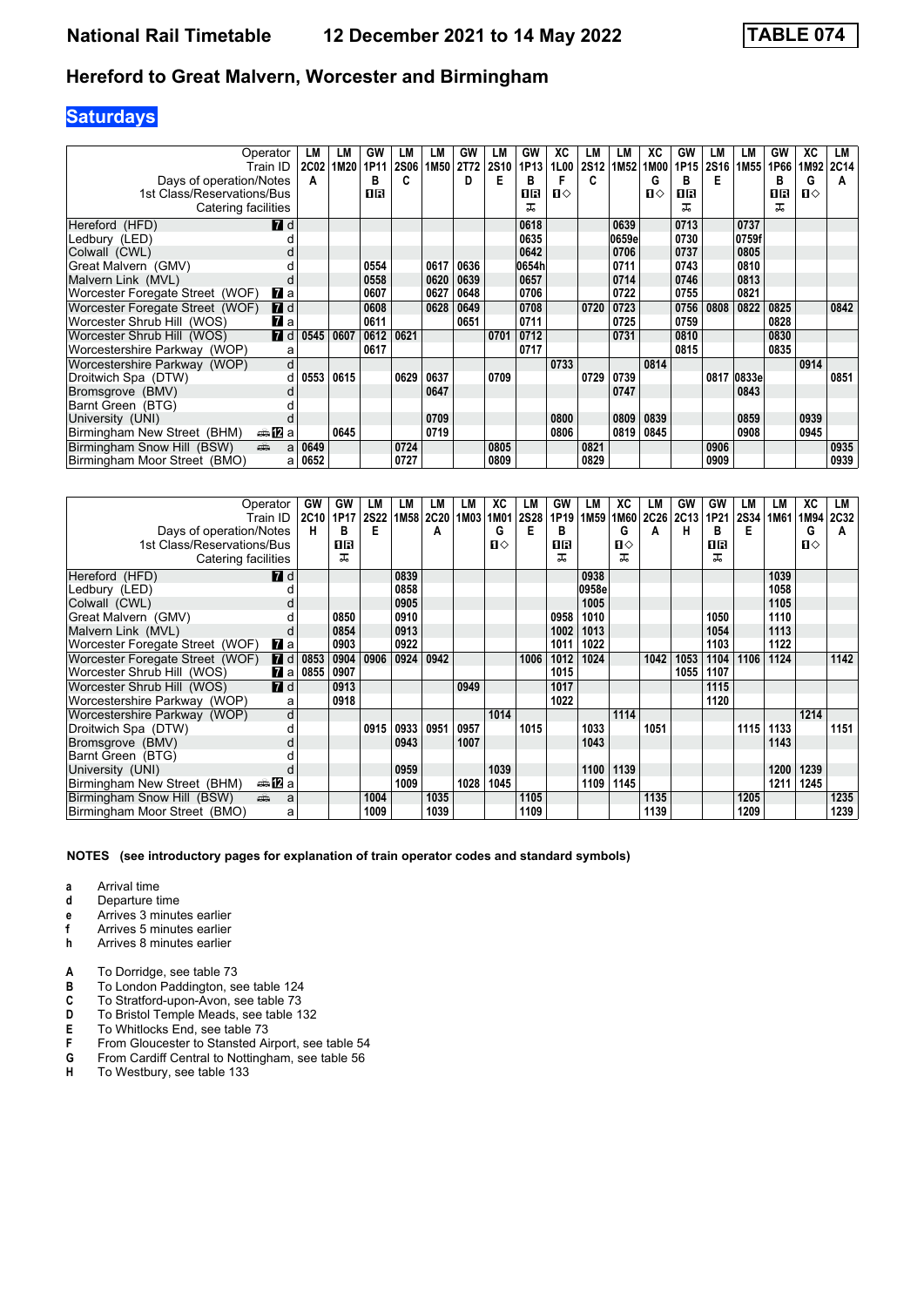## **Saturdays**

| Operator<br>Train ID<br>Days of operation/Notes<br>1st Class/Reservations/Bus<br>Catering facilities | LM<br><b>2S40</b><br>Е | GW<br>1P23<br>в<br>1R<br>ᠼ | LМ<br>1M63 | XC<br>1M64<br>G<br>п⇔<br>ᅚ | LМ<br>A | GW<br>2C38 2O78<br>R | <b>GW</b><br>1P25<br>в<br>ПR<br>ᅚ | LM<br><b>2S46</b><br>Е | LM<br>1M66 | LМ<br><b>2C44</b><br>A | LM<br><b>2S52</b><br>Е | ХC<br>1M99<br>G<br>$\mathbf{n}$ | GW<br>1P27<br>B<br>1R<br>ㅈ | LM<br>1M67 | XC<br>1M68<br>G<br>П⇔<br>ᠼ | LM<br>2C50<br>A | GW<br>2C <sub>25</sub><br>н | GW<br>1P29<br>в<br>1R<br>ᅚ |
|------------------------------------------------------------------------------------------------------|------------------------|----------------------------|------------|----------------------------|---------|----------------------|-----------------------------------|------------------------|------------|------------------------|------------------------|---------------------------------|----------------------------|------------|----------------------------|-----------------|-----------------------------|----------------------------|
| <b>7</b> d<br>Hereford (HFD)                                                                         |                        |                            | 1139       |                            |         |                      |                                   |                        | 1239       |                        |                        |                                 | 1318                       | 1339       |                            |                 |                             |                            |
| Ledbury (LED)                                                                                        |                        |                            | 1158       |                            |         |                      |                                   |                        | 1258       |                        |                        |                                 | 1335                       | 1358e      |                            |                 |                             |                            |
| Colwall (CWL)                                                                                        |                        |                            | 1205       |                            |         |                      |                                   |                        | 1305       |                        |                        |                                 | 1342                       | 1405       |                            |                 |                             |                            |
| Great Malvern (GMV)                                                                                  |                        | 1155                       | 1210       |                            |         |                      |                                   |                        | 1310       |                        |                        |                                 | 1355q                      | 1410       |                            |                 |                             | 1450                       |
| Malvern Link (MVL)                                                                                   |                        | 1159                       | 1213       |                            |         |                      |                                   |                        | 1313       |                        |                        |                                 | 1358                       | 1413       |                            |                 |                             | 1454                       |
| Worcester Foregate Street (WOF)<br>$\mathbf{z}$ a                                                    |                        | 1208                       | 1222       |                            |         |                      |                                   |                        | 1322       |                        |                        |                                 | 1407                       | 1422       |                            |                 |                             | 1503                       |
| Worcester Foregate Street (WOF)<br><b>7</b> d                                                        | 1206                   | 1209                       | 1224       |                            | 1242    | 1253                 | 1305                              | 1306                   | 1324       | 1342                   | 1406                   |                                 | 1409                       | 1424       |                            | 1442            | 1453                        | 1504                       |
| Worcester Shrub Hill (WOS)<br>$\mathbf{z}$ a                                                         |                        | 1212                       |            |                            |         | 1255                 | 1308                              |                        |            |                        |                        |                                 | 1412                       |            |                            |                 | 1455                        | 1507                       |
| $\blacksquare$ d<br>Worcester Shrub Hill (WOS)                                                       |                        | 1215                       |            |                            |         |                      | 1312                              |                        |            |                        |                        |                                 | 1415                       |            |                            |                 |                             | 1515                       |
| Worcestershire Parkway (WOP)                                                                         | a                      | 1220                       |            |                            |         |                      | 1317                              |                        |            |                        |                        |                                 | 1420                       |            |                            |                 |                             | 1520                       |
| Worcestershire Parkway (WOP)                                                                         | d                      |                            |            | 1314                       |         |                      |                                   |                        |            |                        |                        | 1414                            |                            |            | 1514                       |                 |                             |                            |
| Droitwich Spa (DTW)                                                                                  | 1215<br>d              |                            | 1233       |                            | 1251    |                      |                                   | 1315                   | 1333       | 1351                   | 1415                   |                                 |                            | 1433       |                            | 1451            |                             |                            |
| Bromsgrove (BMV)                                                                                     |                        |                            | 1243       |                            |         |                      |                                   |                        | 1343       |                        |                        |                                 |                            | 1443       |                            |                 |                             |                            |
| Barnt Green (BTG)                                                                                    |                        |                            |            |                            |         |                      |                                   |                        |            |                        |                        |                                 |                            |            |                            |                 |                             |                            |
| University (UNI)                                                                                     |                        |                            | 1300       | 1339                       |         |                      |                                   |                        | 1400       |                        |                        | 1439                            |                            | 1500       | 1539                       |                 |                             |                            |
| ⇔anZa<br>Birmingham New Street (BHM)                                                                 |                        |                            | 1309       | 1345                       |         |                      |                                   |                        | 1409       |                        |                        | 1445                            |                            | 1509       | 1545                       |                 |                             |                            |
| dia 1<br>Birmingham Snow Hill (BSW)                                                                  | 1305<br>a              |                            |            |                            | 1335    |                      |                                   | 1405                   |            | 1435                   | 1505                   |                                 |                            |            |                            | 1535            |                             |                            |
| Birmingham Moor Street (BMO)                                                                         | 1309<br>a              |                            |            |                            | 1339    |                      |                                   | 1409                   |            | 1439                   | 1509                   |                                 |                            |            |                            | 1539            |                             |                            |

| Operator<br>Train ID                                                                                                                                                                                                                                         | LM<br><b>2S58</b> | LM<br>1M89 | LМ<br>2C56 | ХC<br>1M98 | GW<br>1P31 | LM<br><b>2S64</b> | LM<br>1M72 | ХC<br>1M73 | LM<br><b>2C62</b> | GW<br><b>2C27</b> | LМ<br><b>2S72</b> | GW<br>1P33 | LМ<br>1M92 | XC<br>1M75 | LM<br>2C66 | LМ<br><b>2S76</b> | GW<br>1P35 | LМ<br>1M76 |
|--------------------------------------------------------------------------------------------------------------------------------------------------------------------------------------------------------------------------------------------------------------|-------------------|------------|------------|------------|------------|-------------------|------------|------------|-------------------|-------------------|-------------------|------------|------------|------------|------------|-------------------|------------|------------|
| Days of operation/Notes                                                                                                                                                                                                                                      | Е                 |            | A          | G          | в          | E                 |            | G          | A                 | н                 | Е                 | B          |            | G          | A          | Е                 | в          |            |
| 1st Class/Reservations/Bus                                                                                                                                                                                                                                   |                   |            |            | п⇔         | 0 B        |                   |            | п⇔         |                   |                   |                   | 16         |            | п⇔         |            |                   | 18         |            |
| Catering facilities                                                                                                                                                                                                                                          |                   |            |            | ᠼ          | ㅈ          |                   |            | ᠼ          |                   |                   |                   | ᠼ          |            | ᅚ          |            |                   | ᅚ          |            |
| <b>7</b> d<br>Hereford (HFD)                                                                                                                                                                                                                                 |                   | 1439       |            |            | 1513       |                   | 1539       |            |                   |                   |                   |            | 1639       |            |            |                   |            | 1739       |
| Ledbury (LED)                                                                                                                                                                                                                                                |                   | 1458e      |            |            | 1530       |                   | 1558e      |            |                   |                   |                   |            | 1658       |            |            |                   |            | 1758e      |
| Colwall (CWL)                                                                                                                                                                                                                                                |                   | 1505       |            |            | 1537       |                   | 1605       |            |                   |                   |                   |            | 1705       |            |            |                   |            | 1805       |
| Great Malvern (GMV)                                                                                                                                                                                                                                          |                   | 1510       |            |            | 1542       |                   | 1610       |            |                   |                   |                   | 1700       | 1710       |            |            |                   | 1743       | 1810       |
| Malvern Link (MVL)                                                                                                                                                                                                                                           |                   | 1513       |            |            | 1545       |                   | 1613       |            |                   |                   |                   | 1703       | 1713       |            |            |                   | 1747       | 1813       |
| Worcester Foregate Street (WOF)<br>$\mathbf{z}$ a                                                                                                                                                                                                            |                   | 1522       |            |            | 1554       |                   | 1622       |            |                   |                   |                   | 1712       | 1722       |            |            |                   | 1756       | 1822       |
| 7d<br>Worcester Foregate Street (WOF)                                                                                                                                                                                                                        | 1506              | 1524       | 1542       |            | 1555       | 1606              | 1624       |            | 1642              | 1653              |                   | 1714       | 1724       |            | 1741       |                   | 1757       | 1823       |
| $\mathbf{z}$ a<br>Worcester Shrub Hill (WOS)                                                                                                                                                                                                                 |                   |            |            |            | 1558       |                   |            |            |                   | 1655              |                   | 1717       |            |            |            |                   | 1800       |            |
| $\blacksquare$ d<br>Worcester Shrub Hill (WOS)                                                                                                                                                                                                               |                   |            |            |            | 1613       |                   |            |            |                   |                   | 1707              | 1718       |            |            |            | 1809              | 1815       |            |
| Worcestershire Parkway (WOP)                                                                                                                                                                                                                                 | a                 |            |            |            | 1618       |                   |            |            |                   |                   |                   | 1723       |            |            |            |                   | 1820       |            |
| Worcestershire Parkway (WOP)                                                                                                                                                                                                                                 | d                 |            |            | 1614       |            |                   |            | 1714       |                   |                   |                   |            |            | 1814       |            |                   |            |            |
| Droitwich Spa (DTW)                                                                                                                                                                                                                                          | 1515<br>d         | 1533       | 1551       |            |            | 1615              | 1633       |            | 1651              |                   | 1715              |            | 1733       |            | 1751       | 1817              |            | 1832       |
| Bromsgrove (BMV)                                                                                                                                                                                                                                             |                   | 1543       |            |            |            |                   | 1643       |            |                   |                   |                   |            | 1743       |            |            |                   |            | 1843       |
| Barnt Green (BTG)                                                                                                                                                                                                                                            |                   |            |            |            |            |                   |            |            |                   |                   |                   |            |            |            |            |                   |            |            |
| University (UNI)                                                                                                                                                                                                                                             |                   | 1600       |            | 1639       |            |                   | 1700       | 1739       |                   |                   |                   |            | 1759       | 1839       |            |                   |            | 1900       |
| ⊯anZa<br>Birmingham New Street (BHM)                                                                                                                                                                                                                         |                   | 1609       |            | 1645       |            |                   | 1709       | 1745       |                   |                   |                   |            | 1809       | 1845       |            |                   |            | 1909       |
| Birmingham Snow Hill (BSW)<br>and the second second second second second second second second second second second second second second second second second second second second second second second second second second second second second second seco | 1605<br>a         |            | 1635       |            |            | 1705              |            |            | 1735              |                   | 1805              |            |            |            | 1835       | 1906              |            |            |
| Birmingham Moor Street (BMO)                                                                                                                                                                                                                                 | 1609<br>a         |            | 1639       |            |            | 1709              |            |            | 1739              |                   | 1809              |            |            |            | 1838       | 1909              |            |            |

- **a** Arrival time
- **d** Departure time
- **e** Arrives 3 minutes earlier
- **g** Arrives 9 minutes earlier
- **A** To Dorridge, see table 73<br>**B** To London Paddington, se
- **B** To London Paddington, see table 124
- **E** To Whitlocks End, see table 73
- **6** From Cardiff Central to Nottingham, see table 56<br>**H** To Westbury, see table 133
- **+** To Westbury, see table 133<br>**J** To Weymouth, see table 133
- To Weymouth, see table 133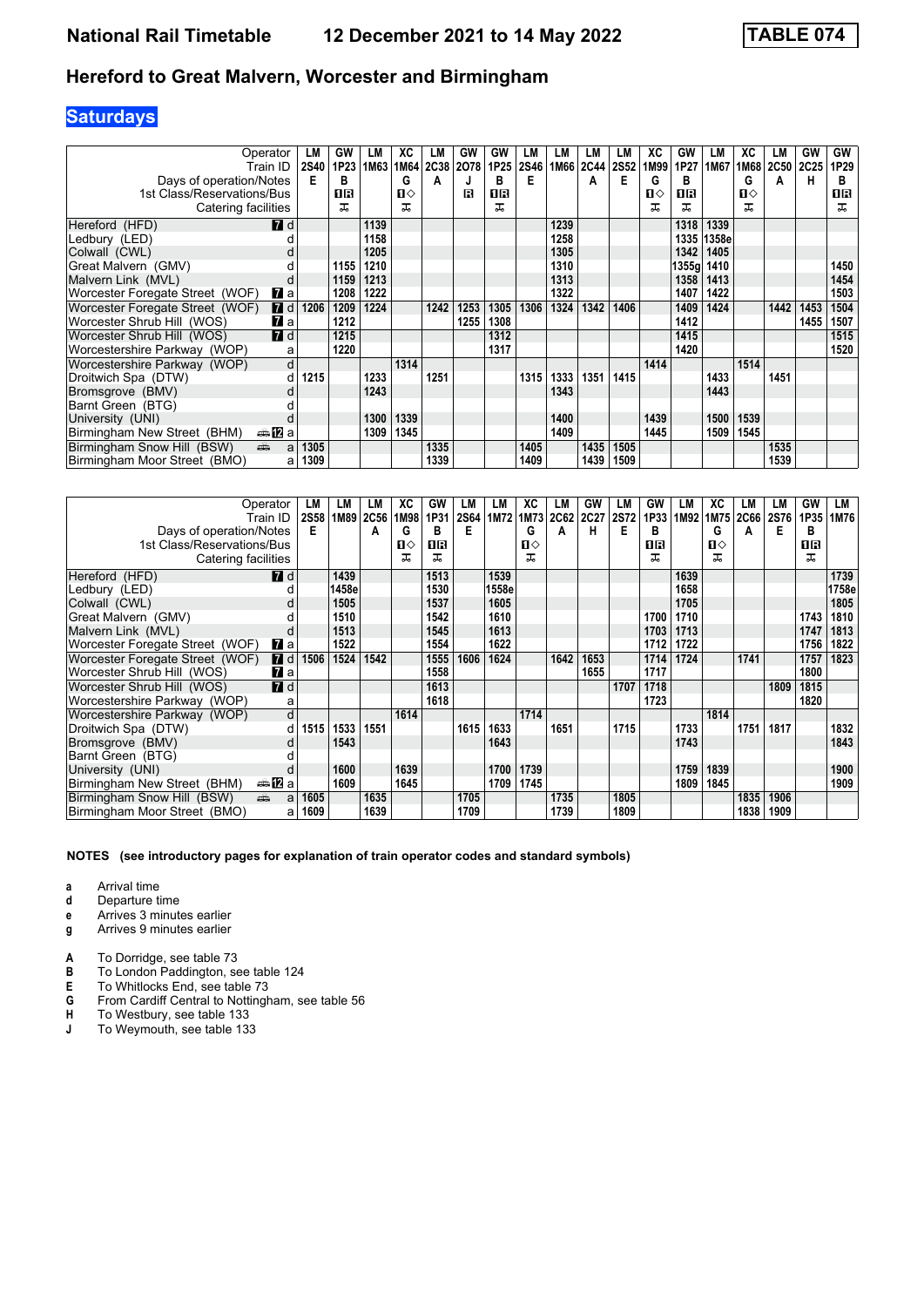## **Saturdays**

| Operator<br>Train ID                          | LМ<br>1B22 | ХC<br>1M95 | LM<br>2C69 | GW<br>2T31 | LM<br><b>2S80</b> | GW<br>1P37 | LM<br>1M78 | ХC<br>1M84 | LМ<br>2C74 | GW<br>1P39 | LM<br><b>2S84</b> | LM<br>1M82 | LM<br>2B82 | GW<br>1P41 | LМ<br>1M88 | GW<br><b>2T38</b> | LМ<br>2H75 | LМ<br>1B28 |
|-----------------------------------------------|------------|------------|------------|------------|-------------------|------------|------------|------------|------------|------------|-------------------|------------|------------|------------|------------|-------------------|------------|------------|
| Days of operation/Notes                       |            | G          | A          | D          | Е                 | в          |            | G          | A          | в          | Е                 |            |            | R          |            | D                 | Κ          |            |
| 1st Class/Reservations/Bus                    |            | п⇔         |            |            |                   | 1R         |            | п⇔         |            | ПR         |                   |            |            | OR         |            |                   |            | п          |
| Catering facilities                           |            | ᠼ          |            |            |                   | ᠼ          |            |            |            | ᅚ          |                   |            |            | ㅈ          |            |                   |            |            |
| <b>7</b> d<br>Hereford (HFD)                  |            |            |            |            |                   |            | 1842       |            |            |            |                   | 1940       |            | 2020       | 2035       |                   |            |            |
| Ledbury (LED)                                 |            |            |            |            |                   |            | 1901e      |            |            |            |                   | 1959e      |            |            | 2038 2101a |                   |            |            |
| Colwall (CWL)                                 |            |            |            |            |                   |            | 1906       |            |            |            |                   | 2005       |            | 2045       | 2108       |                   |            |            |
| Great Malvern (GMV)                           | 1830       |            |            |            |                   | 1900       | 1911       |            |            |            |                   | 2010       |            | 2055i      | 2113       | 2124              |            | 2200       |
| Malvern Link (MVL)                            | 1833       |            |            |            |                   | 1904       | 1914       |            |            |            |                   | 2013       |            | 2058       | 2116       | 2127              |            |            |
| Worcester Foregate Street (WOF)<br><b>7</b> a | 1842       |            |            |            |                   | 1913       | 1923       |            |            |            |                   | 2022       |            | 2108       | 2124       | 2136              |            | 2210       |
| Worcester Foregate Street (WOF)<br><b>7</b> d | 1842       |            | 1842       | 1853       |                   | 1914       | 1924       |            | 1942       | 2000       | 2012              | 2024       | 2106       | 2109       | 2125       | 2137              | 2151       |            |
| Worcester Shrub Hill (WOS)<br>77 a            | 1845       |            |            | 1855       |                   | 1917       |            |            |            | 2003       |                   |            |            | 2112       | 2127       | 2139              |            |            |
| 7d<br>Worcester Shrub Hill (WOS)              |            |            |            |            | 1906              | 1918       |            |            |            | 2015       |                   |            |            | 2115       | 2131       |                   |            |            |
| Worcestershire Parkway (WOP)<br>a             |            |            |            |            |                   | 1923       |            |            |            | 2020       |                   |            |            | 2120       |            |                   |            |            |
| d<br>Worcestershire Parkway (WOP)             |            | 1914       |            |            |                   |            |            | 2014       |            |            |                   |            |            |            |            |                   |            |            |
| Droitwich Spa (DTW)                           |            |            | 1851       |            | 1914              |            | 1933       |            | 1951       |            | 2021              | 2033       | 2115       |            | 2139       |                   | 2200       |            |
| Bromsgrove (BMV)                              |            |            |            |            |                   |            | 1943       |            |            |            |                   | 2043       |            |            | 2149       |                   |            |            |
| Barnt Green (BTG)                             |            |            |            |            |                   |            |            |            |            |            |                   |            |            |            |            |                   |            |            |
| University (UNI)                              |            | 1939       |            |            |                   |            | 2000       | 2039       |            |            |                   | 2100       |            |            | 2207       |                   |            |            |
| ⊯anZa<br>Birmingham New Street (BHM)          |            | 1945       |            |            |                   |            | 2009       | 2045       |            |            |                   | 2110       |            |            | 2217       |                   |            |            |
| Birmingham Snow Hill (BSW)<br>پېښ<br>a        |            |            | 1935       |            | 2004              |            |            |            | 2043       |            | 2110              |            | 2205       |            |            |                   | 2255       |            |
| Birmingham Moor Street (BMO)<br>a             |            |            | 1939       |            | 2007              |            |            |            | 2047       |            | 2113              |            |            |            |            |                   | 2259       |            |

|                                                       | Operator<br>Train ID | LM<br>1B84 | ХC<br>1M87 | LM<br>2H28 | GW<br>2E98 | LM<br>1B86 |
|-------------------------------------------------------|----------------------|------------|------------|------------|------------|------------|
|                                                       |                      |            | L          | Κ          | М          |            |
| Days of operation/Notes<br>1st Class/Reservations/Bus |                      |            | п⇔         |            | п          |            |
|                                                       |                      |            |            |            |            |            |
| Hereford (HFD)                                        | <b>7</b> d           | 2131       |            |            |            | 2250       |
| Ledbury (LED)                                         |                      | d 2155c    |            |            |            | 2306       |
| Colwall (CWL)                                         | d                    | 2201       |            |            |            | 2312       |
| Great Malvern (GMV)                                   | d                    | 2207       |            |            | 2242       | 2317       |
| Malvern Link (MVL)                                    | d                    | 2210       |            |            | 2245       | 2320       |
| Worcester Foregate Street (WOF)                       | 7<br>a               | 2218       |            |            | 2254       | 2328       |
| Worcester Foregate Street (WOF)                       | 7<br>d               | 2218       |            |            | 2255       | 2329       |
| Worcester Shrub Hill (WOS)                            | 7<br>a               | 2222       |            |            | 2258       | 2336       |
| Worcester Shrub Hill (WOS)                            | <b>7</b> d           |            |            | 2244       | 2302       |            |
| Worcestershire Parkway (WOP)                          | a                    |            |            |            | 2307       |            |
| Worcestershire Parkway (WOP)                          | d                    |            | 2214       |            |            |            |
| Droitwich Spa (DTW)                                   | d                    |            |            | 2252       |            |            |
| Bromsgrove (BMV)                                      | d                    |            |            |            |            |            |
| Barnt Green (BTG)                                     | d                    |            |            |            |            |            |
| University (UNI)                                      | d                    |            | 2239       |            |            |            |
| Birmingham New Street (BHM)                           | $\oplus$ 12<br>a     |            | 2245       |            |            |            |
| Birmingham Snow Hill (BSW)                            | پېښتنه<br>a          |            |            | 2336       |            |            |
| Birmingham Moor Street (BMO)                          | a                    |            |            | 2339       |            |            |

- **a** Arrival time
- **d** Departure time
- **c** Arrives 7 minutes earlier
- **e** Arrives 3 minutes earlier
- **g** Arrives 9 minutes earlier
- **j** Arrives 6 minutes earlier
- **A** To Dorridge, see table 73<br>**B** To London Paddington, se
- **B** To London Paddington, see table 124<br>**D** To Bristol Temple Meads, see table 13
- **D** To Bristol Temple Meads, see table 132<br>**E** To Whitlocks End, see table 73
- **E** To Whitlocks End, see table 73<br>**G** From Cardiff Central to Nottingh
- **6** From Cardiff Central to Nottingham, see table 56<br>**K** To Leamington Spa, see table 73
- To Leamington Spa, see table 73
- **L** From Cardiff Central to Derby, see table 56<br>**M** To Evesham, see table 124
- To Evesham, see table 124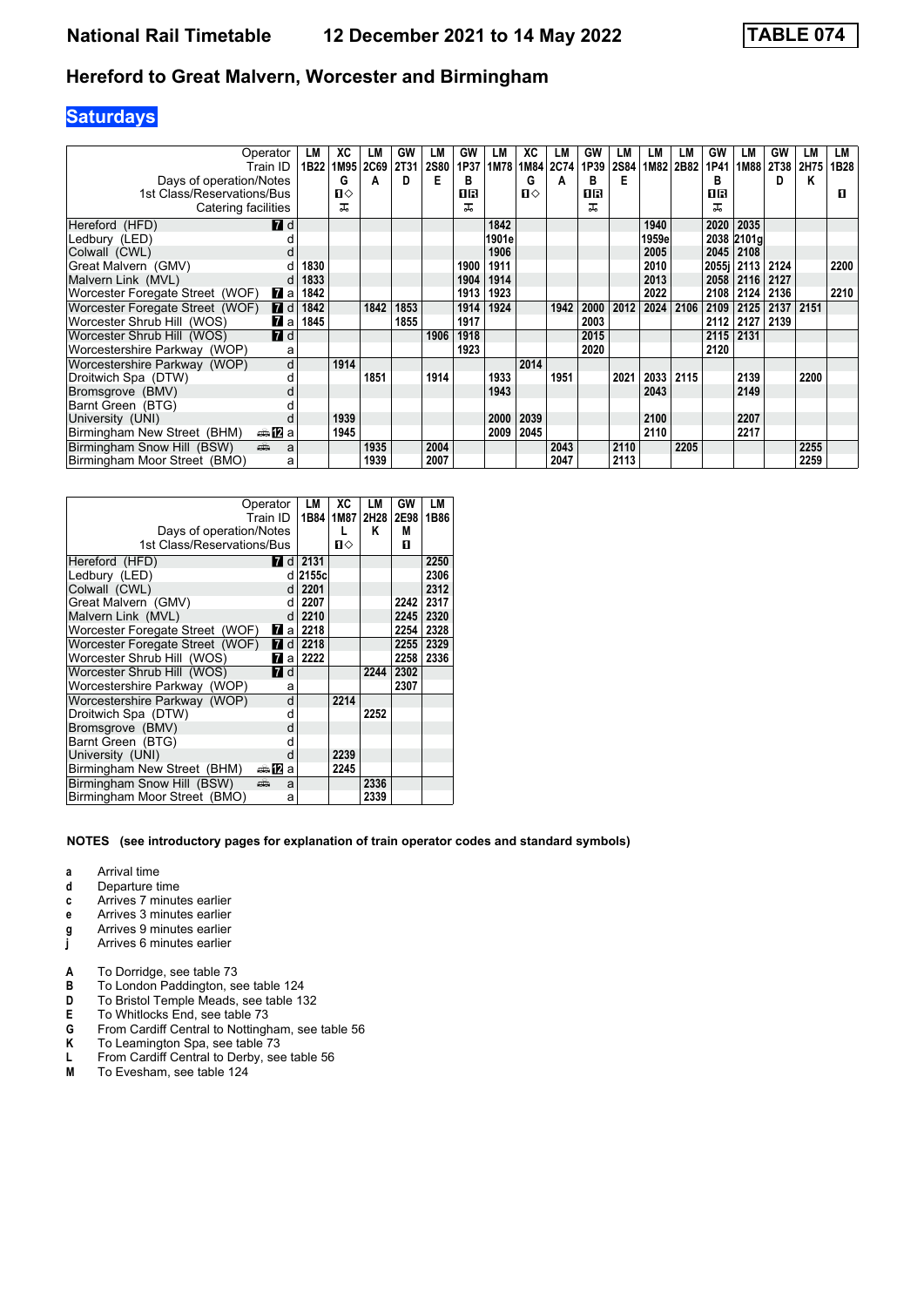# **Sundays**

| Operator<br>Train ID                              | GW<br>1P30 | LM<br>1M06 | GW<br>1P37 | LM<br><b>2S04</b> | LМ<br><b>2C00</b> | LM<br>1M07 | GW<br>1P41 | LM<br><b>2S06</b> | LM<br>1M08 | GW<br>1P45 | LM<br><b>2S08</b> | LM<br>1M09 | ХC<br>1M94   | GW<br>1P49 | LМ<br>2S10 | LM<br>1M <sub>10</sub> | XC<br>1M64   | <b>GW</b><br>1P55 |
|---------------------------------------------------|------------|------------|------------|-------------------|-------------------|------------|------------|-------------------|------------|------------|-------------------|------------|--------------|------------|------------|------------------------|--------------|-------------------|
| Days of operation/Notes                           | А          |            | А          | в                 | c                 |            | А          | в                 |            | А          | R                 |            | D            | A          | в          |                        | D            | A                 |
| 1st Class/Reservations/Bus                        | 16         |            | 0 R        |                   |                   |            | 18         |                   |            | OR         |                   |            | $\mathbf{n}$ | 1 R        |            |                        | $\mathbf{u}$ | 1 R               |
| Catering facilities                               | ᠼ          |            | ᅚ          |                   |                   |            | ᅚ          |                   |            | ᅚ          |                   |            |              | ᅚ          |            |                        |              | ᠼ                 |
| <b>7</b> d<br>Hereford (HFD)                      |            |            |            |                   |                   |            |            |                   | 1005       |            |                   |            |              |            |            | 1202                   |              | 1227              |
| Ledbury (LED)                                     |            |            |            |                   |                   |            |            |                   | 1022       |            |                   |            |              |            |            | 1218                   |              | 1246e             |
| Colwall (CWL)                                     |            |            |            |                   |                   |            |            |                   | 1029       |            |                   |            |              |            |            | 1225                   |              | 1253              |
| Great Malvern (GMV)                               |            |            | 0858       | 0908              |                   |            | 0955       | 1014              | 1034       | 1050       | 1108              |            |              | 1155       | 1207       | 1230                   |              | 1300f             |
| Malvern Link (MVL)<br>d                           |            |            | 0901       | 0910              |                   |            | 0958       | 1016              | 1038       | 1053       | 1110              |            |              | 1158       | 1209       | 1233                   |              | 1304              |
| Worcester Foregate Street (WOF)<br>$\mathbf{z}$ a |            |            | 0910       | 0920              |                   |            | 1007       | 1025              | 1051       | 1102       | 1121              |            |              | 1209       | 1220       | 1241                   |              | 1312              |
| Worcester Foregate Street (WOF)<br><b>7</b> d     | 0815       | 0854       | 0911       | 0921              |                   |            | 1009       | 1026              | 1051       | 1104       | 1122              | 1155       |              | 1210       | 1220       | 1242                   |              | 1313              |
| Worcester Shrub Hill (WOS)<br><b>7</b> a          | 0818       | 0856       | 0914       | 0923              |                   |            | 1012       |                   | 1054       | 1107       | 1124              |            |              | 1212       | 1223       | 1244                   |              | 1316              |
| $\blacksquare$ d<br>Worcester Shrub Hill (WOS)    | 0820       | 0905       | 0915       | 0928              | 0953              | 1005       | 1013       |                   | 1058       | 1108       | 1128              |            |              | 1213       | 1226       | 1250                   |              | 1317              |
| Worcestershire Parkway (WOP)<br>a                 | 0825       |            | 0920       |                   |                   |            | 1018       |                   |            | 1113       |                   |            |              | 1220       |            |                        |              | 1322              |
| Worcestershire Parkway (WOP)<br>d                 |            |            |            |                   |                   |            |            |                   |            |            |                   |            | 1214         |            |            |                        | 1314         |                   |
| Droitwich Spa (DTW)                               |            | 0913       |            | 0936              | 1001              | 1013       |            | 1035              | 1106       |            | 1137              | 1204       |              |            | 1235       | 1258                   |              |                   |
| Bromsgrove (BMV)<br>d                             |            | 0922       |            |                   |                   | 1023       |            |                   | 1116       |            |                   | 1214       |              |            |            | 1308                   |              |                   |
| Barnt Green (BTG)                                 |            |            |            |                   |                   |            |            |                   |            |            |                   |            |              |            |            |                        |              |                   |
| University (UNI)                                  |            | 0939       |            |                   |                   | 1040       |            |                   | 1133       |            |                   | 1231       | 1239         |            |            | 1330                   | 1339         |                   |
| Birmingham New Street (BHM)<br>—â 122 a           |            | 0945       |            |                   |                   | 1046       |            |                   | 1139       |            |                   | 1237       | 1245         |            |            | 1337                   | 1345         |                   |
| añ,<br>Birmingham Snow Hill (BSW)<br>a            |            |            |            | 1023              | 1055              |            |            | 1122              |            |            | 1222              |            |              |            | 1322       |                        |              |                   |
| Birmingham Moor Street (BMO)<br>a                 |            |            |            | 1029              | 1059              |            |            | 1129              |            |            | 1229              |            |              |            | 1329       |                        |              |                   |

| Operator                                                                                                                                                                                                                                                     |                | LM          | GW   | LМ   | ХC   | GW   | LМ               | LM   | XC   | <b>GW</b> | LМ   | LМ   | LM.       | GW          | XC   | GW   | LM        | LМ    | XC           |
|--------------------------------------------------------------------------------------------------------------------------------------------------------------------------------------------------------------------------------------------------------------|----------------|-------------|------|------|------|------|------------------|------|------|-----------|------|------|-----------|-------------|------|------|-----------|-------|--------------|
| Train ID                                                                                                                                                                                                                                                     |                | <b>2S12</b> | 2T41 | 1M11 | 1M99 | 1P59 | 2S <sub>14</sub> | 1M12 | 1M67 | 1P63      | 2S16 |      | 1M13 2B16 | <b>2T45</b> | 1M98 | 1P69 | 2S18 1M14 |       | 1M73         |
| Days of operation/Notes                                                                                                                                                                                                                                      |                | в           | Е    |      | D    | A    | в                |      |      | A         | R    |      |           | Е           | D    | А    | в         |       | D            |
| 1st Class/Reservations/Bus                                                                                                                                                                                                                                   |                |             |      |      | п⇔   | OR   |                  |      | П⇔   | 1R        |      |      |           |             | ்ப   | 16   |           |       | $\mathbf{u}$ |
| Catering facilities                                                                                                                                                                                                                                          |                |             |      |      | ᅚ    | ᅚ    |                  |      | ᅚ    | ᅚ         |      |      |           |             | ㅈ    | ᅚ    |           |       | ᅚ            |
| Hereford (HFD)                                                                                                                                                                                                                                               | <b>7</b> d     |             |      |      |      | 1327 |                  | 1402 |      |           |      |      |           |             |      | 1531 |           | 1558  |              |
| Ledbury (LED)                                                                                                                                                                                                                                                |                |             |      |      |      | 1344 |                  | 1419 |      |           |      |      |           |             |      | 1548 |           | 1619c |              |
| Colwall (CWL)                                                                                                                                                                                                                                                |                |             |      |      |      | 1351 |                  | 1426 |      |           |      |      |           |             |      | 1555 |           | 1626  |              |
| Great Malvern (GMV)                                                                                                                                                                                                                                          |                |             |      |      |      | 1356 |                  | 1431 |      | 1458      |      |      | 1529      |             |      | 1600 |           | 1631  |              |
| Malvern Link (MVL)                                                                                                                                                                                                                                           |                |             |      |      |      | 1359 |                  | 1434 |      | 1501      |      |      | 1532      |             |      | 1603 |           | 1634  |              |
| Worcester Foregate Street (WOF)                                                                                                                                                                                                                              | $\mathbf{z}$ a |             |      |      |      | 1408 |                  | 1442 |      | 1510      |      |      | 1540      |             |      | 1612 |           | 1642  |              |
| Worcester Foregate Street (WOF)                                                                                                                                                                                                                              | 7d             | 1326        | 1344 | 1349 |      | 1409 | 1426             | 1443 |      | 1511      | 1528 |      | 1545      | 1547        |      | 1613 | 1626      | 1643  |              |
| Worcester Shrub Hill (WOS)                                                                                                                                                                                                                                   | $\mathbf{z}$ a |             | 1346 |      |      | 1412 |                  | 1445 |      | 1514      |      |      |           | 1549        |      | 1616 |           | 1645  |              |
| Worcester Shrub Hill (WOS)                                                                                                                                                                                                                                   | 7d             |             |      |      |      | 1414 |                  | 1450 |      | 1515      |      | 1539 |           |             |      | 1617 |           | 1651  |              |
| Worcestershire Parkway (WOP)                                                                                                                                                                                                                                 | a              |             |      |      |      | 1419 |                  |      |      | 1520      |      |      |           |             |      | 1622 |           |       |              |
| Worcestershire Parkway (WOP)                                                                                                                                                                                                                                 | d              |             |      |      | 1414 |      |                  |      | 1514 |           |      |      |           |             | 1614 |      |           |       | 1714         |
| Droitwich Spa (DTW)                                                                                                                                                                                                                                          | d              | 1335        |      | 1358 |      |      | 1435             | 1458 |      |           | 1537 | 1547 | 1554      |             |      |      | 1635      | 1659  |              |
| Bromsgrove (BMV)                                                                                                                                                                                                                                             |                |             |      | 1408 |      |      |                  | 1508 |      |           |      | 1557 |           |             |      |      |           | 1709  |              |
| Barnt Green (BTG)                                                                                                                                                                                                                                            |                |             |      |      |      |      |                  |      |      |           |      |      |           |             |      |      |           |       |              |
| University (UNI)                                                                                                                                                                                                                                             |                |             |      | 1430 | 1439 |      |                  | 1530 | 1539 |           |      | 1614 |           |             | 1639 |      |           | 1730  | 1739         |
| ⇔an⊠a<br>Birmingham New Street (BHM)                                                                                                                                                                                                                         |                |             |      | 1437 | 1445 |      |                  | 1537 | 1545 |           |      | 1620 |           |             | 1645 |      |           | 1737  | 1745         |
| Birmingham Snow Hill (BSW)<br>and the second second second second second second second second second second second second second second second second second second second second second second second second second second second second second second seco | a              | 1422        |      |      |      |      | 1522             |      |      |           | 1623 |      | 1637      |             |      |      | 1722      |       |              |
| Birmingham Moor Street (BMO)                                                                                                                                                                                                                                 | a              | 1429        |      |      |      |      | 1529             |      |      |           | 1629 |      | 1645      |             |      |      | 1729      |       |              |

- **a** Arrival time
- **d** Departure time<br>**c** Arrives 5 minut
- **c** Arrives 5 minutes earlier
- **e** Arrives 4 minutes earlier<br>**f** Arrives 3 minutes earlier
- **f** Arrives 3 minutes earlier
- **A** To London Paddington, see table 124<br>**B** To Stratford-upon-Avon. see table 73
- **B** To Stratford-upon-Avon, see table 73<br>**C** To Dorridge, see table 73
- **C** To Dorridge, see table 73<br>**D** From Cardiff Central to No
- **D** From Cardiff Central to Nottingham, see table 56<br>**E** To Bristol Temple Meads, see table 132
- To Bristol Temple Meads, see table 132